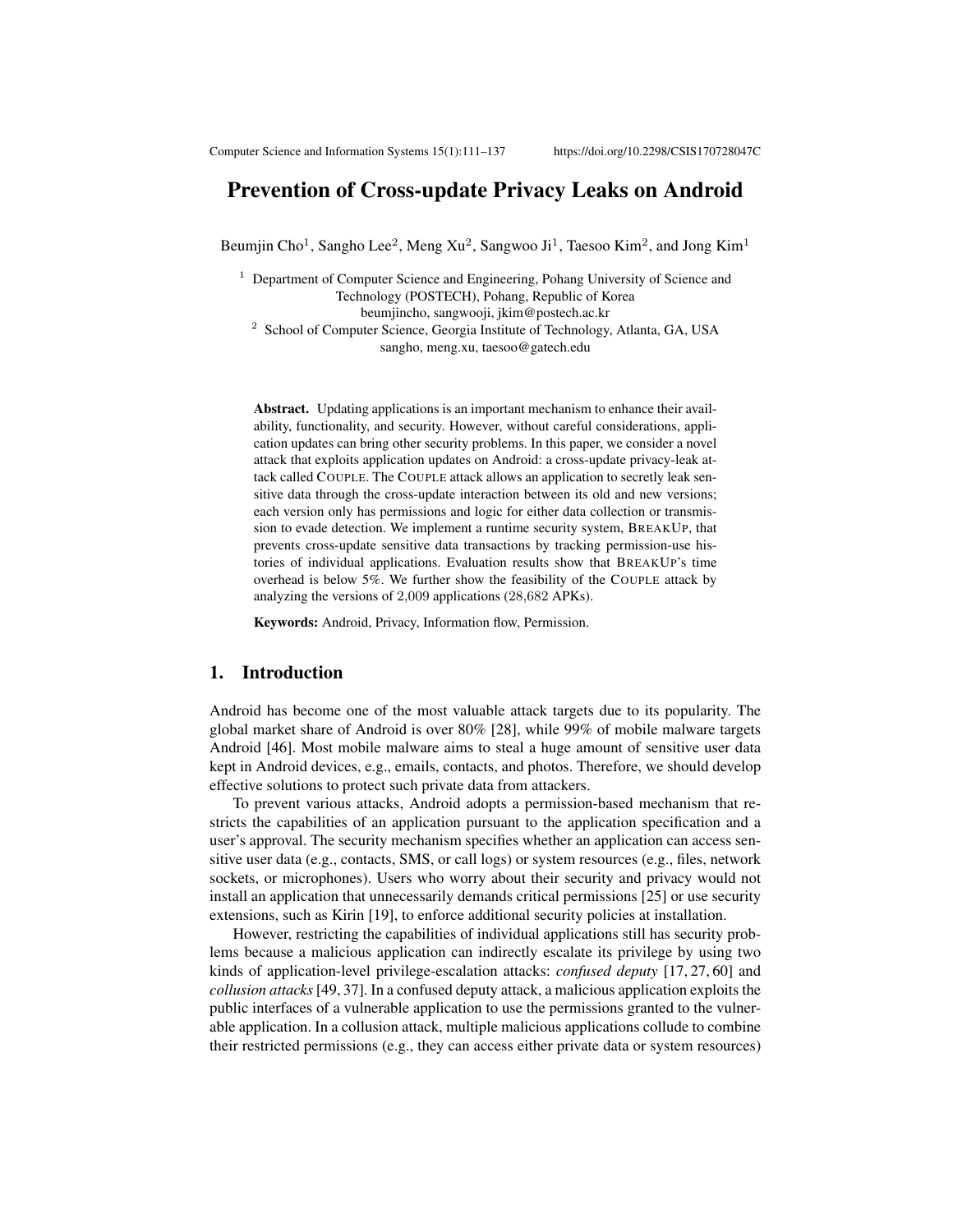to leak privileged data and resources. The permission-based security mechanism cannot detect either attack because each application has restricted permissions. Thus, some researchers propose detection systems that restrict inter-component communication (ICC) between different applications according to their permissions and security policies [24, 18, 55, 10].

To overcome the limitations of the permission-based mechanism, many researchers propose *information-flow tracking* methods for Android that monitors how *tainted data* is delivered from a source to a sink within an application or across different applications. Static information-flow tracking [42, 7, 52, 12, 35] analyzes application code to artificially explore every data-leak path, whereas dynamic information-flow tracking [20, 29, 16, 56] runs applications in a monitored environment to track real data flow. Although both static and dynamic approaches have drawbacks (e.g., implicit flow, native code, and emulation awareness), they are the state-of-the-art approaches to detect possible privacy leaks.

In this paper, we depict a novel attack that exploits application updates: a *CrOss-Update Privacy-LEak attack*, called COUPLE in short. The COUPLE attack separates necessary permissions and logic to leak private data across different versions of the same application, and let them collude together to bypass popular Android security mechanisms through the application update mechanism of Google Play. For example, if an old version of an application has the READ SMS permission to access the user's SMSs, and the new version has the INTERNET permission, but without READ SMS, then the application can exfiltrate the previously read SMSs outside the user's device. Through this implicit information channel across application boundary, COUPLE can bypass virtually all the proposed Android security mechanisms, as far as we know (Section 4).

We introduce three COUPLE attacks according to their channels and functionalities: *direct*, *indirect*, and *concurrent*. First, in a direct COUPLE attack, the updated version of a malicious application directly communicates with *a Linux process* spawned from its old version via the fork() system call, storing collected sensitive data in memory. The forked process can stay alive even after an application update because it is outside the management of the Activity Manager (Section 3.1).

Second, in an indirect COUPLE attack, the updated version of a malicious application accesses its *private resources* (e.g., a file or database (DB) within the application's internal storage) that contain sensitive data collected by an older version of the application. The private resources remain after an application update because the Android system tries to prevent possible damage to such resources when updating applications [54].

Third, unlike direct and indirect COUPLE attacks that are sequential, a concurrent COUPLE attack allows an adversary to simultaneously collect and send out sensitive data with only permissions for data collection. An adversary can use this attack to steal timelimited data, such as a one-time password (OTP) via SMS and the current location. This attack leverages a time of check to time of use (TOCTTOU) problem when using an important component of the Android system: a network socket. We identify that the Android system checks the INTERNET permission when creating a socket, but does not check the permission when using the created socket to establish connection or to exchange data.

Existing detection methods have difficulties in determining the malice of an application conducting the COUPLE attack, since they only inspect a snapshot of each Android application or system. No detection method (1) considers the correlation between permission request changes at updates, (2) simultaneously analyzes multiple versions of ap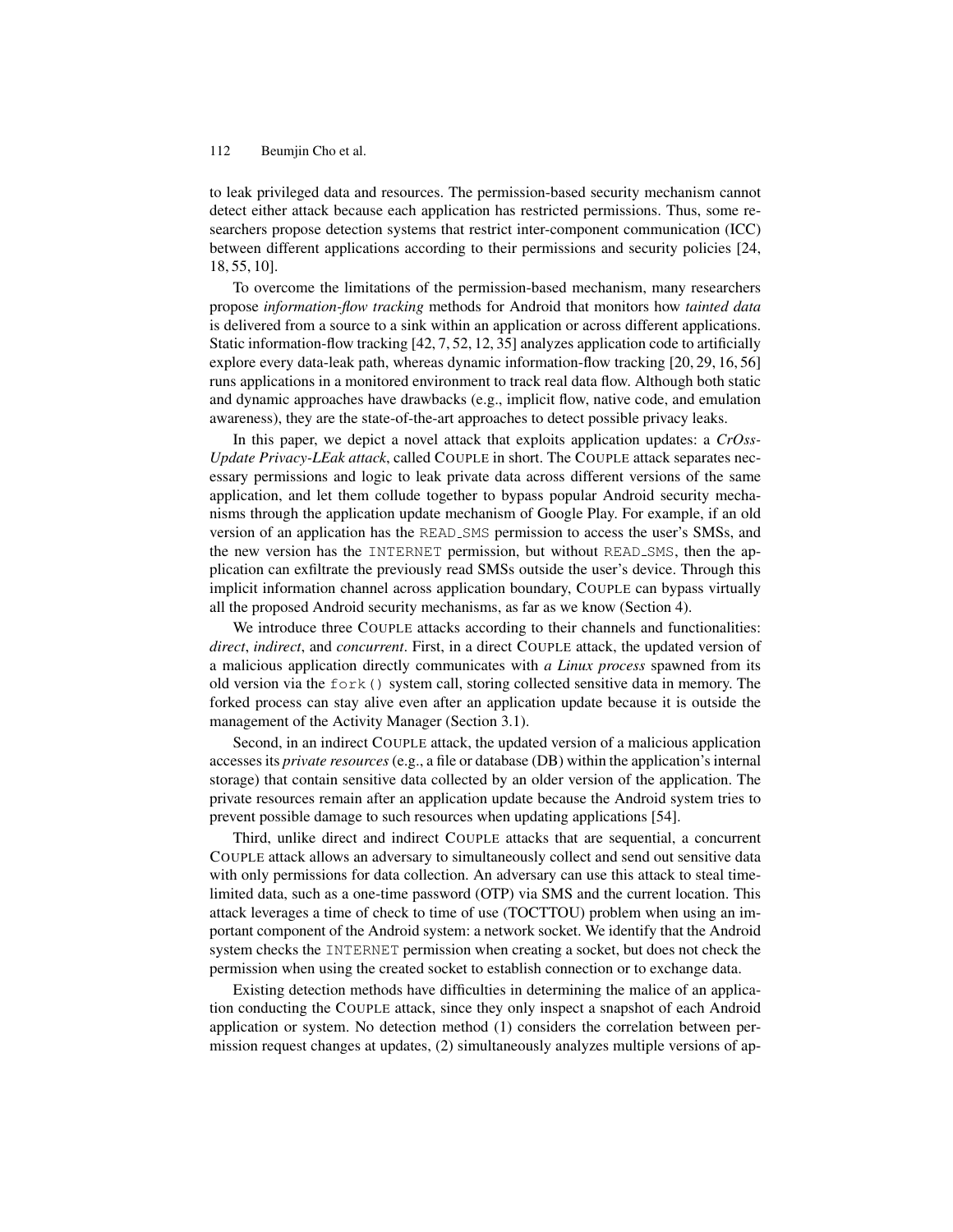plication code to discover separated flow, and (3) continuously runs an application in a monitored environment across application updates. They should accept considerable computation and storage overhead to satisfy the three requirements for detecting the COUPLE attacks with *dummy updates* (Section 7).

To mitigate the COUPLE attacks, we develop a lightweight security extension, called BREAKUP, that inspects information-flow across application updates. BREAKUP's method is similar to information-flow tracking mechanisms [58, 33, 32] in spirit, but it only considers how applications use permissions to minimize system overhead. It maintains permission-use histories associated with processes and private resources of individual thirdparty applications. To prevent the COUPLE attacks at application updates, BREAKUP uses the information to kill processes and remove private resources that possibly leak sensitive information. In addition, we added some code to the Linux kernel for Android to eliminate the TOCTTOU problem of network sockets.

This work achieves the following contributions:

- New security problem. To the best of our knowledge, this is the first study that considers security problems of application updates on Android.
- Stealthy attack. The COUPLE attack is stealthy; its malicious data flows and behaviors are separated across version updates. Analyzing individual versions is insufficient to reveal the suspiciousness of applications conducting the COUPLE attack.
- Efficient countermeasure. We develop a lightweight solution against the COUPLE attacks with a time overhead below 5%.
- Large-scale measurement study. We survey all available versions, from the original version to the latest, of 2,009 different applications (28,682 versions in total) to study the feasibility of the COUPLE attacks in terms of the frequency of application updates and permission changes.

The remainder of this paper is organized as follows. Section 3 presents some background information and our assumption. Section 4 depict the details of the COUPLE attacks. Section 5 describes our countermeasure against the COUPLE attacks. Section 6 analyzes applications collected from Google Play. Section 7 discusses server-side countermeasures against the COUPLE attacks. Section 2 introduces related studies of our work. Lastly, Section 8 concludes this paper.

## 2. Related Work

In this section, we discuss prior studies of existing threats as well as Android security enhancements related with our work.

#### 2.1. Threats

We first discuss closest related threats to COUPLE attack in terms of their strategies such as how modules of malware collaborate with each other, and how an attack is deployed in timely manner to break or circumvent the security.

Application-level privilege escalation. Researchers have considered two applicationlevel privilege-escalation attacks: confused deputy attack and collusion attack. To conduct a confused deputy attack, a malicious application should discover vulnerable applications that open public interfaces. Detection systems for the confused deputy attack analyze each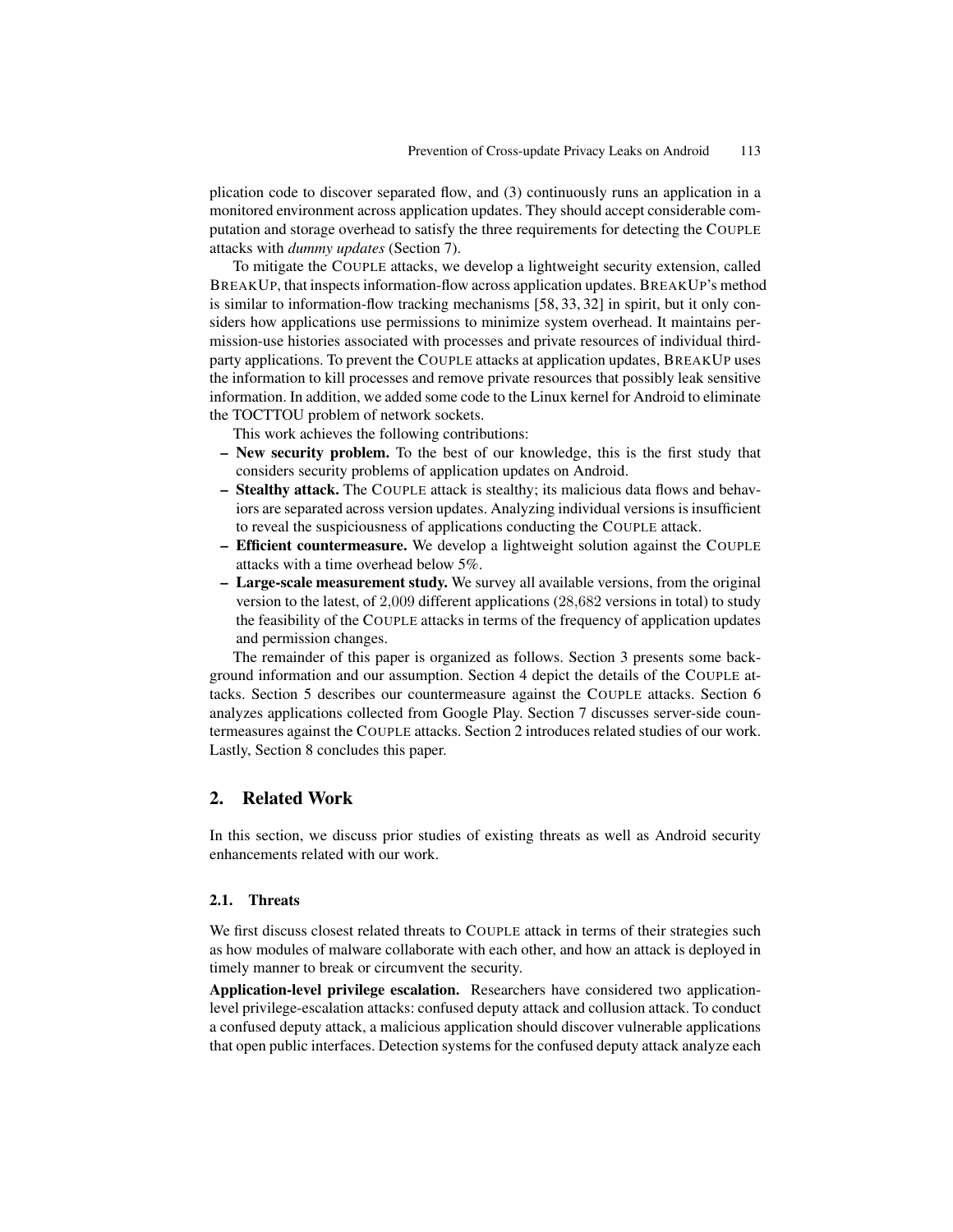application to know whether it has such public interfaces, statically [27, 60, 14, 36, 13] or dynamically [24, 18, 55]. To conduct a collusion attack, more than one application should create a channel for combining their restricted permissions. XManDroid [10] monitors all communication channels in the Android system to detect confused deputy and collusion attacks by using corresponding permissions and intents.

Attack through system-wide update. We explain Pileup [54] that considers updates as our work did. Pileup is a security vulnerability that leverages Android platform updates to escalate privilege. In Pileup, a malicious application requests security-critical permissions that are newly defined in a new version of Android, but are not defined in old versions, also called dormant permissions [50]. When a user who uses an old version of Android installs such an application, the Android system allows installation because the system knows nothing about the permissions. Later, when the user installs the new version of Android, the malicious application can use the granted permissions to perform sensitive operations. Although Pileup is a serious and critical security problem, demanding a platform update for attacks is a strong assumption.

Dynamic code loading. Dynamic code loading is a well-known technique to circumvent malware detection systems [45]. With it, a malicious application can download and execute malicious logic after it has passed inspections. Since the COUPLE attacks also change their behaviors via updates, they resemble each other. However, unlike the COU-PLE attack, dynamic code loading cannot change permission requests or use Google Play to host malicious logic. Therefore, it should request all dangerous permissions at installation, which can be prohibited or suspected by security systems.

#### 2.2. Security Enhancements

Next, we discuss security enhancements. Due to the ever growing popularity of malware and its diversity, a huge number of monitor, detection, and prevention systems have been proposed.

Permission-based security enhancement. Security researchers have considered how to fortify and extend the permission-based security model of Android. Kirin [19] modifies the Android application installer to restrict application installation according to userdefined security rules. Instead of preventing installation, Apex [41] allows users to selectively grant permissions when installing applications. Saint [43] allows application developers to define security policies to access the public interfaces of their applications. CrePE [15] extends the Android permission model to be aware of the context of a device, such as location and time. Lastly, Dr. Android and Mr. Hide [31] provides fine-grained permissions using an inline reference monitor.

System-level security enhancement. We discuss DroidBarrier [2] and FireDroid [48]. DroidBarrier provides a security model for ensuring strong authentication for application processes. Although the security model can identify processes spawned without going through Zygote, it cannot prevent COUPLE because the forked process only conveys collected data to the next version of the application without directly accessing the boundary of the protected application. FireDroid implements a policy-based system call interposition mechanism. However, this mechanism lacks information about different versions of applications thus cannot properly prevent COUPLE.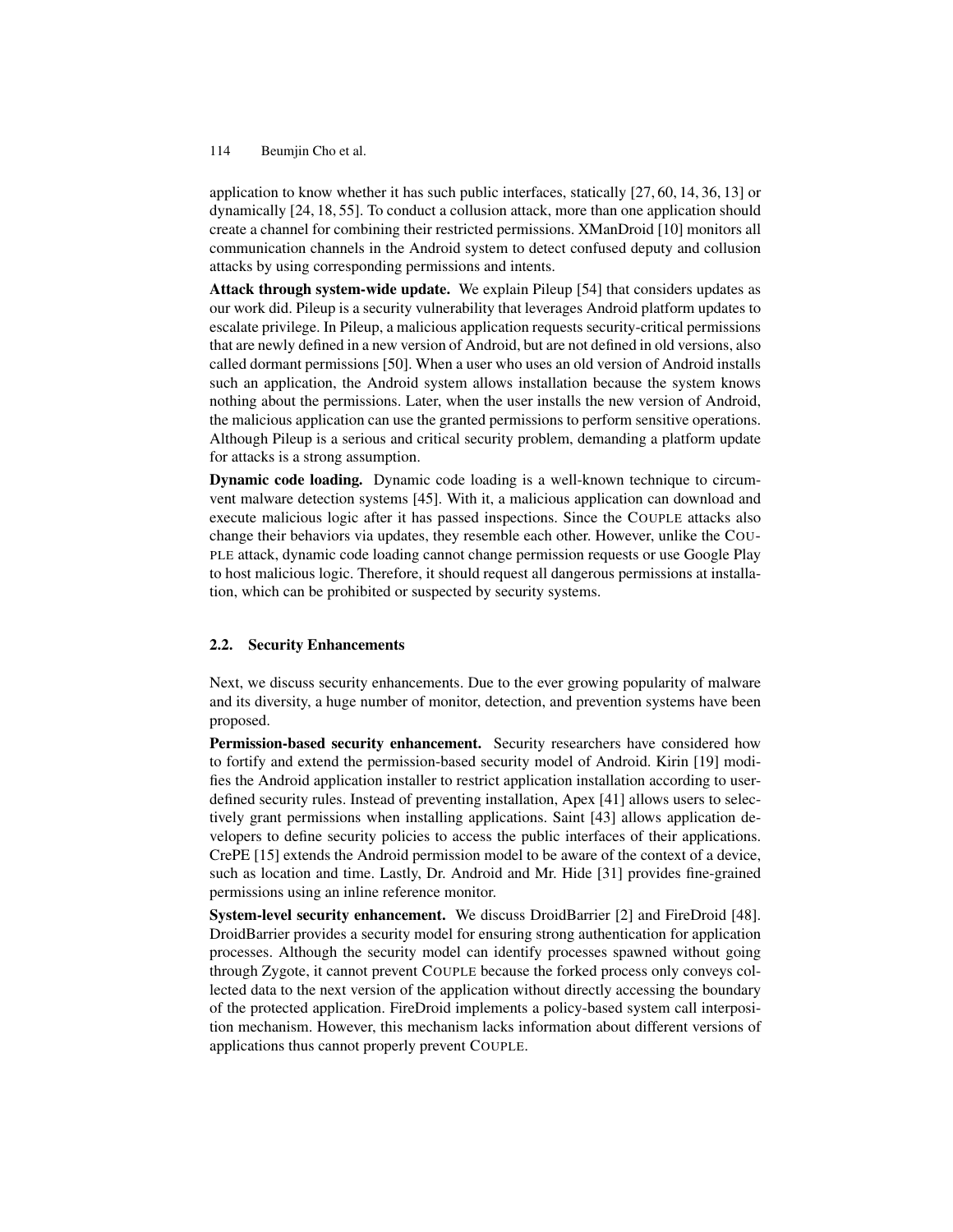Information-flow tracking. Numerous researchers develop static and dynamic taint analysis tools that track information flow within an application or across applications to detect unauthorized leakage of sensitive data. In theory, static taint analysis [42, 7, 52, 12, 35] can explore all data leakage paths. However, in practice, this method has limitations: investigators cannot fully obtain the source code of a malicious application and it takes much time when analyzing complex source code. In contrast, dynamic taint analysis [20, 29, 56, 16] demands no source code and only inspects the paths that an application has accessed during execution. However, an adversary can develop a malicious application that recognizes whether dynamic analysis is performed and behave as a legitimate application to evade analysis. In addition, some researchers refine information-flow tracking by using user intention [57], permission-use events [59], or user interface workflow [39]. Lastly, most state-of-the-art dynamic tracking systems [21, 9] provides interfaces to inject code to track or monitor applications and processes without any system modification.

Advanced malware detection. Recent works extensively show studies of malware detection with promising results. Feature-based malware detection scheme [47, 44] uses main characteristics of real-world malware to provide fast and reliable detection and classification. More advanced works employs Hidden Markov model to effectively detect and classify malware [38, 11]. Some researches focus on intents as a feature to distinguish malicious applications form benign ones [30, 22]. Lastly, a work provides native code level malware detection [1]. Despite the numerous efforts in this area, none of the schemes can detect COUPLE because of its unique attack pattern.

# 3. Background and Assumption

In this section, we explain some characteristics of Android exploited to develop the COU-PLE attack. We also explain our assumption.

#### 3.1. Process Management and fork()

We briefly explain how Android manages processes and how we can create an unmanaged process by calling the  $f \circ r k$  () system call. When starting an application, the Android system first contacts the Activity Manager to check whether it should create a new process to launch the application. If no process is executing the application, the system requests Zygote to fork a new process, which contains a Dalvik virtual machine (VM) instance and preloaded classes [34]. The Activity Manager then loads a main thread (ActivityThread) on the created process. The thread starts some components, e.g., activity and service, and manages their life cycles by registering itself to the Activity Manager and communicating with the service via a binder remote procedure call (RPC).

A new process should be registered to the Activity Manager to manage its life cycle. However, when an application directly creates a process by calling the fork() system call via the native development kit (NDK), the forked process is not registered to the Activity Manager service such that the Android system has no mean to manage it.<sup>3</sup> We observe that the forked process remains alive when a user or the system kills the corresponding application, regardless of the way it was killed (e.g., swiping away on the recent

<sup>3</sup> https://groups.google.com/forum/#!topic/android-ndk/sjIiMsLkHCM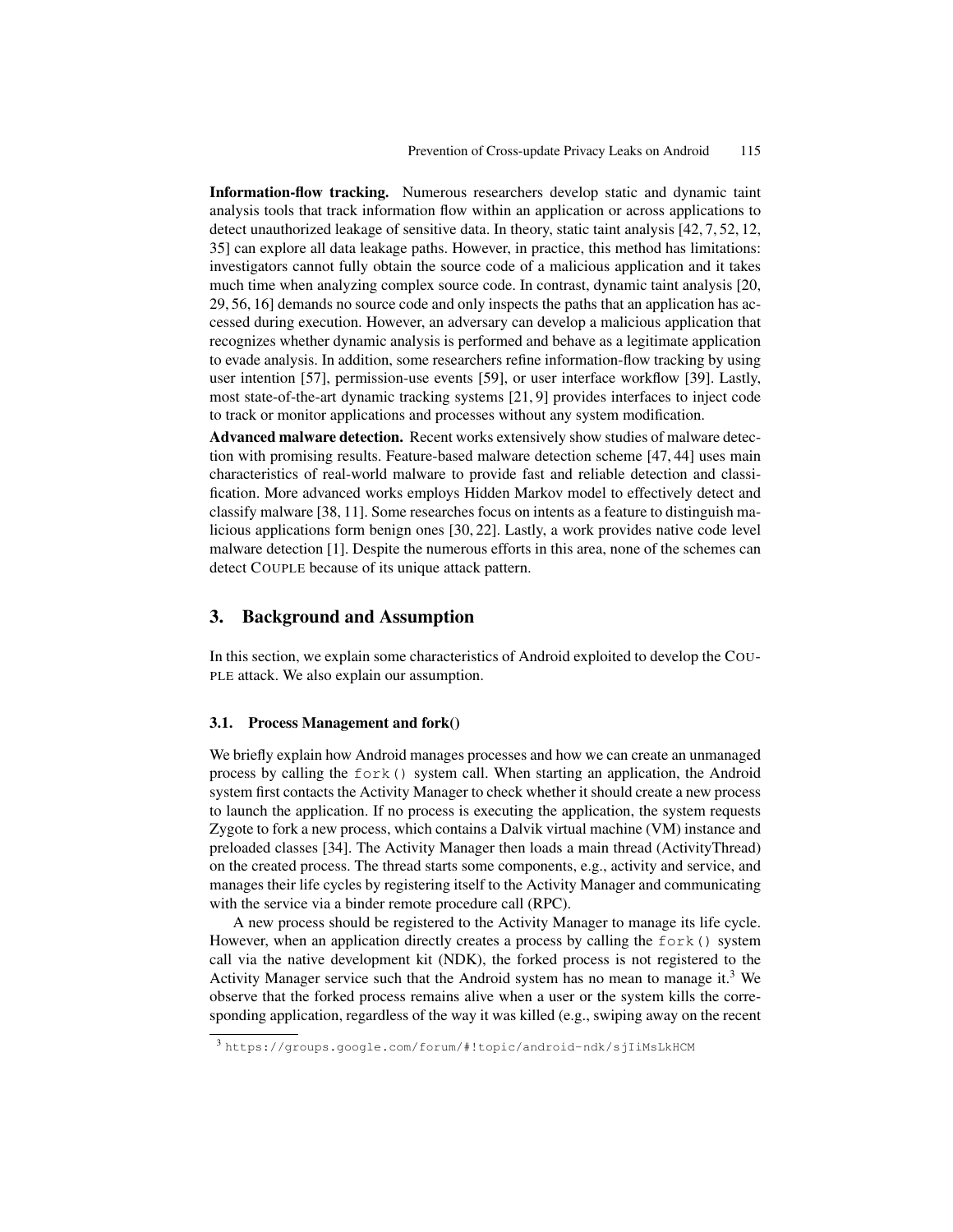Table 1. Example of Google Play's permission groups and their permissions Group Permissions

| Calendar                               | READ_CALENDAR, WRITE_CALENDAR                 |
|----------------------------------------|-----------------------------------------------|
| Contacts                               | READ_CONTACTS, WRITE_CONTACTS                 |
| Device/App History                     | GET_TASKS, READ_HISTORY_BOOKMARKS             |
| Device ID, Call Info. READ_PHONE_STATE |                                               |
| Identity                               | GET_ACCOUNTS, MANAGE_ACCOUNTS, READ_PROFILE,  |
|                                        | WRITE_PROFILE                                 |
| Location                               | ACCESS_COARSE_LOCATION, ACCESS_FINE_LOCATION  |
| Phone                                  | CALL_PHONE, PROCESS_OUTGOING_CALLS,           |
|                                        | READ_CALL_LOG, WRITE_CALL_LOG                 |
| Photos/Media/Files                     | READ_EXTERNAL_STORAGE, WRITE_EXTERNAL_STORAGE |
| <b>SMS</b>                             | READ_SMS, RECEIVE_MMS, RECEIVE_SMS,           |
|                                        | RECEIVE_WAP_PUSH, SEND_SMS, WRITE_SMS         |
| Wi-Fi Conn. Info.                      | ACCESS_WIFI_STATE                             |
| Other                                  | ADD_VOICEMAIL, ACCESS_WIFI_STATE, BLUETOOTH,  |
|                                        | CHANGE_WIFI_STATE, CLEAR_APP_CACHE,           |
|                                        | GET_PACKAGE_SIZE, INSTALL_SHORTCUT, INTERNET, |
|                                        | $NFC, RECEIVE_BOOT\_COMPLETED, \cdots$        |
|                                        |                                               |

task list or touching a kill button in application setting). Moreover, the forked process is alive even after the Android system updates or replaces the application, whereas other legitimate processes of the application terminate. To abort the forked process, a user must use an adb shell to send a kill command or reboot the device.

### 3.2. Binder/Intent and fork()

A forked process has an important limitation: it cannot use binder or intent.<sup>4</sup> A process should have binder helper threads to use binder or intent. However, a forked process cannot have them, because the  $f \circ f$  system call only duplicates the current thread of the process that initiates it. Furthermore, to send an intent, an application needs to use a binder. Consequently, a forked process demands other methods to interact with other applications, such as using the command-line tool am.

### 3.3. Auto-update and Permission Group

Auto-update. Updating an application to the latest version is important for enjoying new functions, avoiding crashes due to bugs, and preventing an adversary from exploiting security vulnerabilities. To provide up-to-date applications to users, Google Play supports an option "auto-update apps" by default to automatically update installed applications. The option allows the user's device to update installed applications when new versions are available on Google Play.

However, an auto-update can be an attack channel because a user cannot check how an application has changed before updating. If an adversary adds sensitive permission requests when developing a new version and uploads it to Google Play, a user's device

<sup>4</sup> http://stackoverflow.com/questions/26309046/android-native-code-forkhas-issues-with-ipc-binder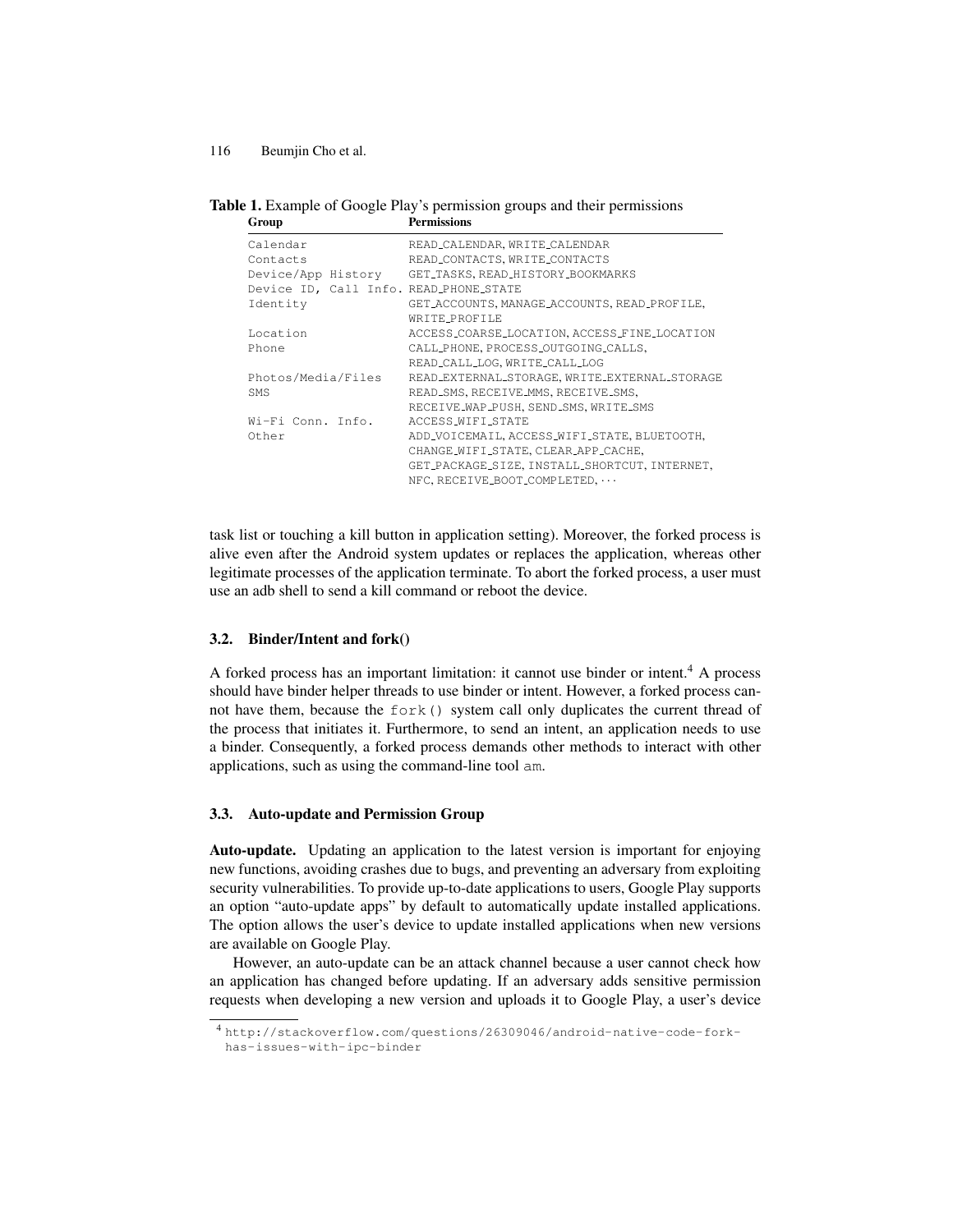would automatically update the application without user confirmation if no security check policy exists.

Google Play has a strict policy to avoid the security problem of auto-updates. It stops an auto-update when the permissions requested by an updated application differ from the permissions granted to the old version of the application. Google Play then asks whether the user wants to update the application by displaying the changed permission requests. Although the explained policy mitigates the security problem, it can annoy Android users by compelling them to frequently check updated applications.

**Permission group.** Recently, Google Play introduced permission groups that simplify the Android permission model by grouping similar permissions, which further simplify auto-updates [26]. When a user installs an application, instead of displaying the individual permissions the application requests, Google Play displays the permission groups to which the requested permissions belong. For example, when an application requests the READ SMS permission only, Google Play shows that the application requests the permission group SMS to use SMS, MMS, or both.

We observe that Google Play's permission groups differ from the Android permission groups defined in Manifest.permission group [4]. For example, Manifest. permission group assigns the two permissions READ CALL LOG and READ CONTACTS to the same group SOCIAL INFO, but Google Play assigns the READ CALL LOG permission to the Phone group and the READ CONTACTS to the Contacts group. To identify how Google Play organizes permission groups, we develop a simple application that demands all normal and dangerous permissions defined in Manifest. permission [3], upload it to Google Play, and check its permission groups. Table 1 is a part of the result obtained with Google Play version 5.4.12.

When a new version of an application additionally requests a permission that belongs to a permission group already granted to the old version, Google Play automatically updates the application without user confirmation. If an installed application has obtained the READ CONTACTS permission and its updated version additionally requests the WRITE CONTACTS permission, Google Play automatically updates the application.

However, security researchers have criticized the concept of permission groups because it allows an application to become a malicious application silently [53]. For example, the latest version of Facebook (33.0.0.45.19) has the READ SMS permission. Thus, at the next update, it can obtain the WRITE SMS permission without user confirmation to modify or delete SMSs stored in a user device. We believe that one possible solution to this problem is preventing critical permissions, e.g., CALL PHONE and SEND SMS, from being auto-updated.

#### 3.4. Assumption

We assume a victim user who turns on the "auto-update apps" option or frequently updates a malicious application installed on the user's device. An application update is an essential process of the COUPLE attack, and an auto-update guarantees the malicious application that conducts the COUPLE attack to be updated. Google Play turns the auto-update option on by default [26], and we expect that many Android users keep the option. Note that the auto-update is only necessary to increase the probability of successful attacks. The COUPLE attack is possible even when a victim manually updates applications.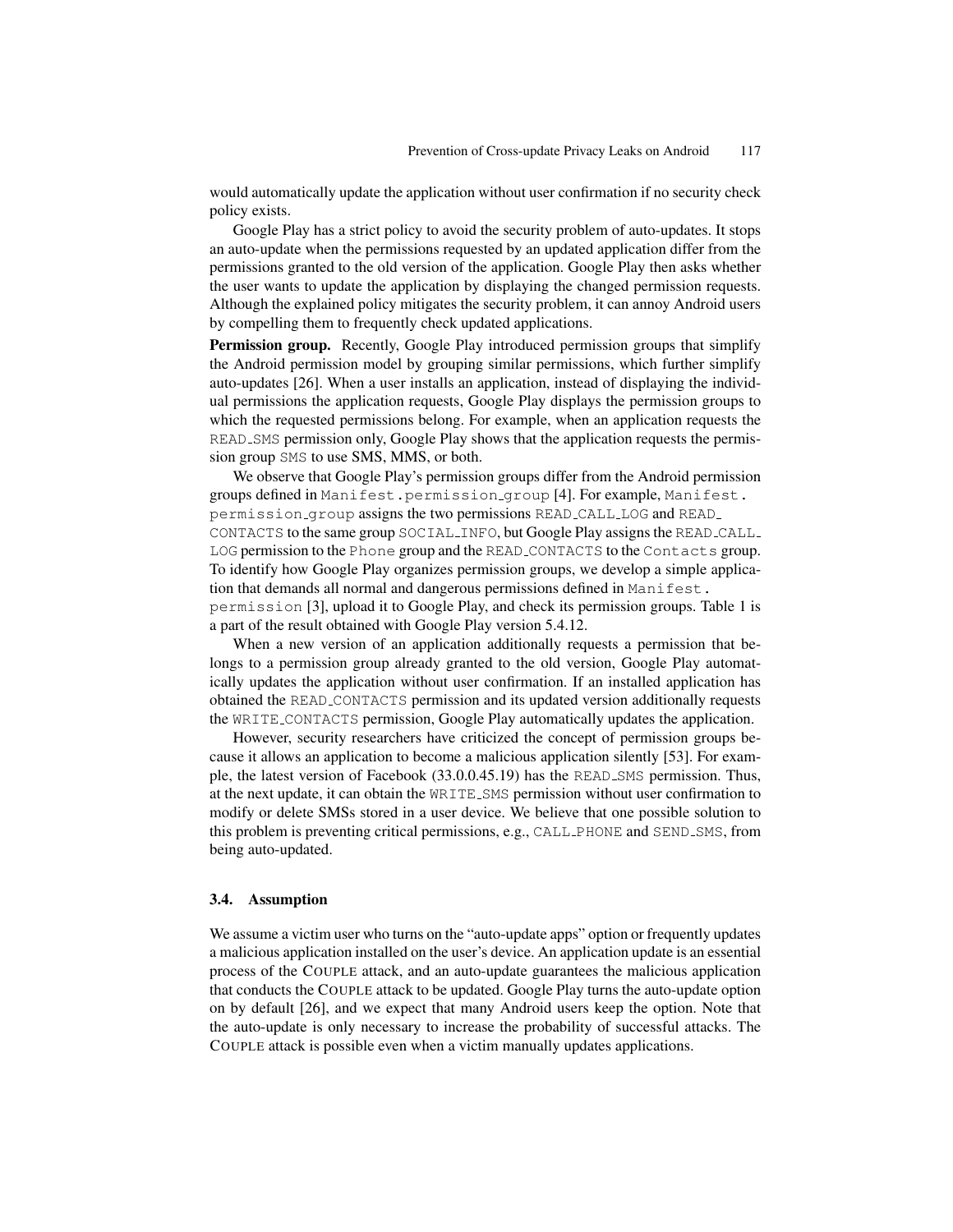

Fig. 1. Overview of the COUPLE attack

# 4. Couple Attacks

In this section, we describe the COUPLE attack that old and new versions of a malicious application collude with each other to leak private data. We show three types of the COU-PLE attacks based on the method that connects the two versions of the application: direct, indirect, and concurrent.

### 4.1. Overview

Fig. 1 illustrates the work flow of a simple COUPLE attack. An adversary first separates the permissions and logic of a malicious application into two versions (an example shown in Fig. 2) and uploads the first version of the malicious application for collecting sensitive data to Google Play  $(\mathbf{0})$ . A user requests and installs the application on the user's device through Google Play  $(\mathbf{\Theta})$ . Once the user starts the installed application, the application gathers data corresponding to the granted permissions and waits until the next version of the application is installed on the system  $(\bullet)$ . The adversary uploads the second version of the malicious application for sending out data  $(\mathbf{\Theta})$ , and the system updates and runs the second version  $(\mathbf{\Theta})$ . At last, the second version retrieves the data collected by the first version  $(\mathbf{\Theta})$  and sends the collected data to the adversary  $(\mathbf{\Theta})$ .

We classify the COUPLE attacks into *direct* COUPLE, *indirect* COUPLE, and *concurrent* COUPLE attacks. Table 2 summarizes three types of COUPLE in terms of attack channels, secrecy, and reliability, and the freshness of data that the attacks can leak. We will explain the details of each in the following sections.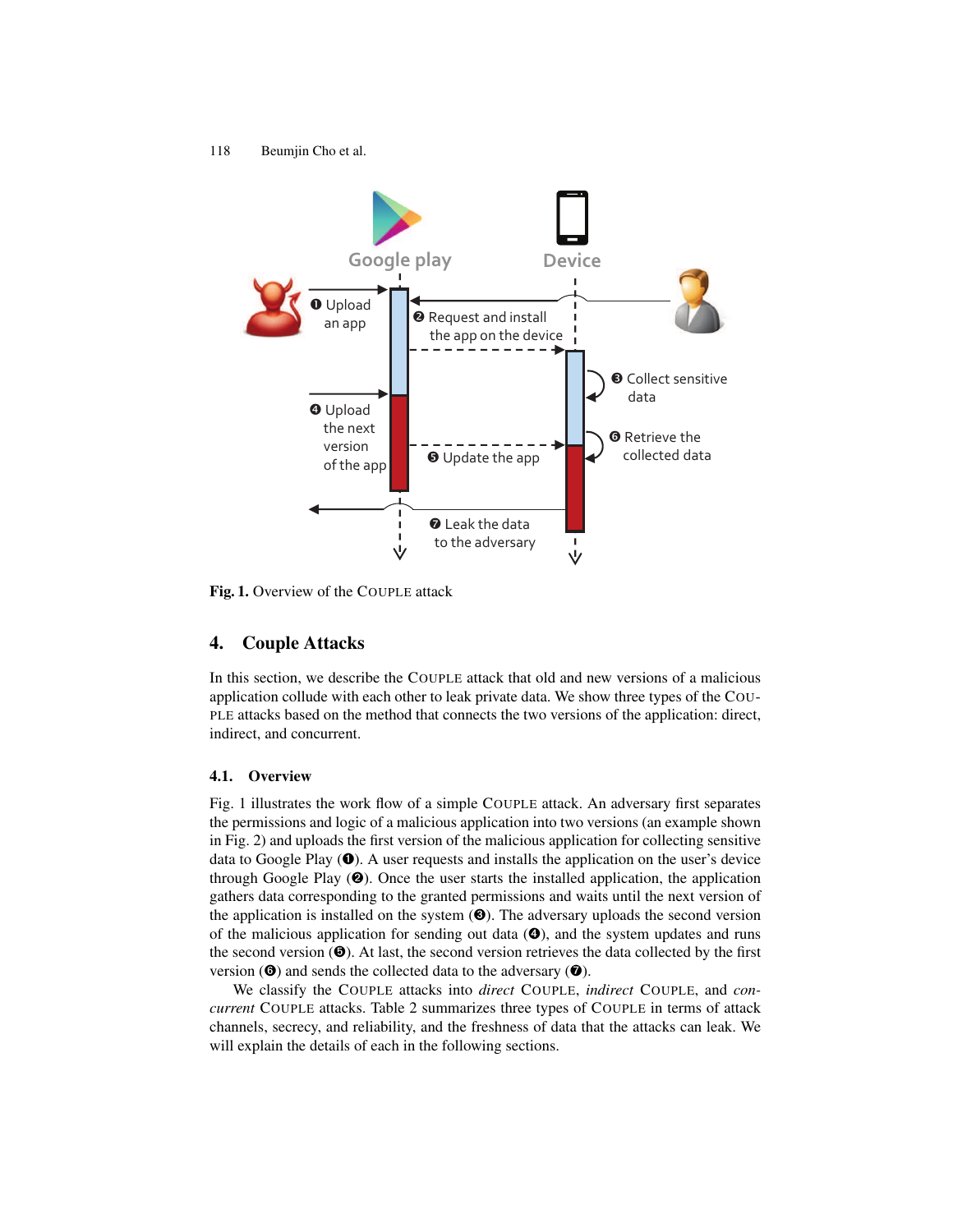

Fig. 2. Separating the permissions and logic of a malicious application into two versions. The first version only has permissions and logic for data collection, whereas the second version only has permissions and logic for data transmission.

### 4.2. Direct Attack

We introduce a direct COUPLE attack that is based on direct interaction between a process from an old version of a malicious application and a process from a new version.

Overall procedure. We explain the overall procedure of a direct COUPLE attack with an example described in Fig. 3. When the Android system installs and executes the first version of a malicious application developed by an adversary, the application starts a service that collects sensitive data (e.g., a phone number) with the granted permissions  $(READ_PHONE_STATE)$  ( $\bullet$ ) and stores the data in its memory. The application service then calls the fork() system call to create a child process that is an exact copy of it, i.e., the child process also has a copy of the collected data in memory  $(\bigcirc)$ . The adversary uploads the second version of the application to Google Play, which only requests the INTERNET permission and has logic to use network sockets (➍). The system automatically updates the application while killing every process of the old version except the forked process. Since the update, the forked process has no longer been able to collect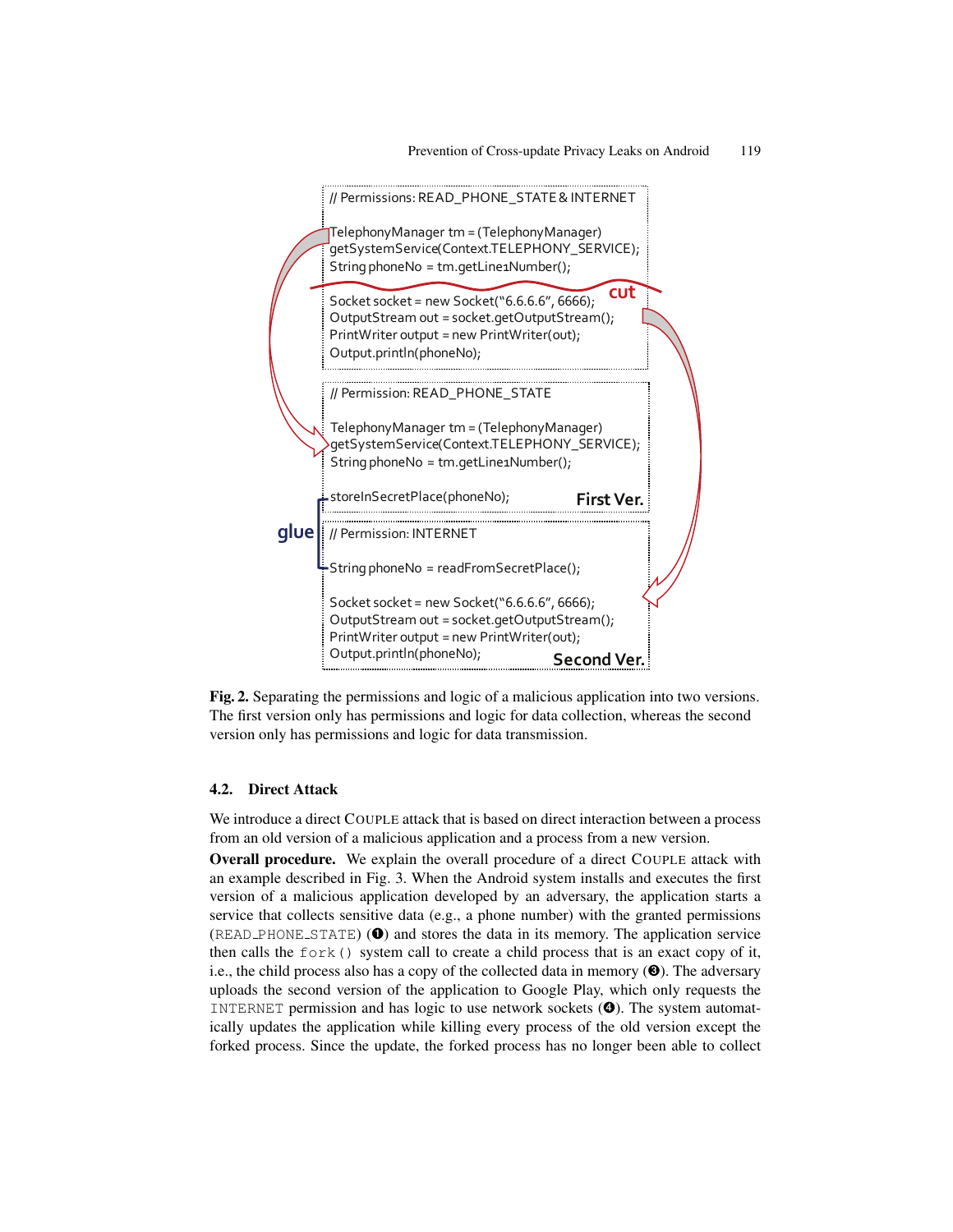Type Channel Secrecy Reliability Data freshness Direct Process High Low Low Indirect File Low High Low<br>Concurrent Process+Socket High Low High Concurrent Process+Socket High **Telephony** Manager *4. Update recvData() send()* Internet *8. Send out* In-memory DB *deliverData(phoneNo) getPh*  $\leq N$ *o()* Old (Forked) **INTERNET (changed)** *Denied 6. Read* **READ\_PHONE\_STATE** In-memory DB *deliverData(phoneNo) getPhoneNo()* Old Version *2. Store 1. Collect* New Version **INTERNET** *7. Transfer* **Access denied** *Killed*

Table 2. Comparison between three types of COUPLE

Fig. 3. Overview of a direct COUPLE attack

sensitive data because it now has no permission for data collection. The forked process wakes a service of the second version of the application  $(\mathbf{\Theta})$ , reads the stored data from memory  $(\mathbf{\Theta})$ , and conveys the data to the waken service via inter-process communication (IPC)  $\left( \circled{e} \right)$ . Lastly, the service of the second version sends the received data to the adversary's server (➑).

Identifying update and initiating new version. To deliver data as soon as possible to a new version, a forked process of a malicious application should identify when the malicious application is updated and should activate the new version. First, the forked process can identify whether the application has been updated by inspecting specific files in the application's internal storage. For example, an Android application has a symbolic link /data/data/<package name>/lib to a directory /data/app-lib/ <package name>-\* that contains custom library files for the application. We observe that ' $\star$ ' of the directory's name is switched between 1 and 2 whenever the application is updated to avoid crashes between old and new library files. So, by monitoring the changes of lib, the forked process can know that the system has updated the application such that the next version is available on the device.

Next, the forked process can initiate the new version by sending an intent via the command-line tool am. In Android, a newly installed or updated application is in a stopped state such that it cannot receive any messages. The forked process should either wait until a user runs the new version or wake the new version by sending an intent. However, it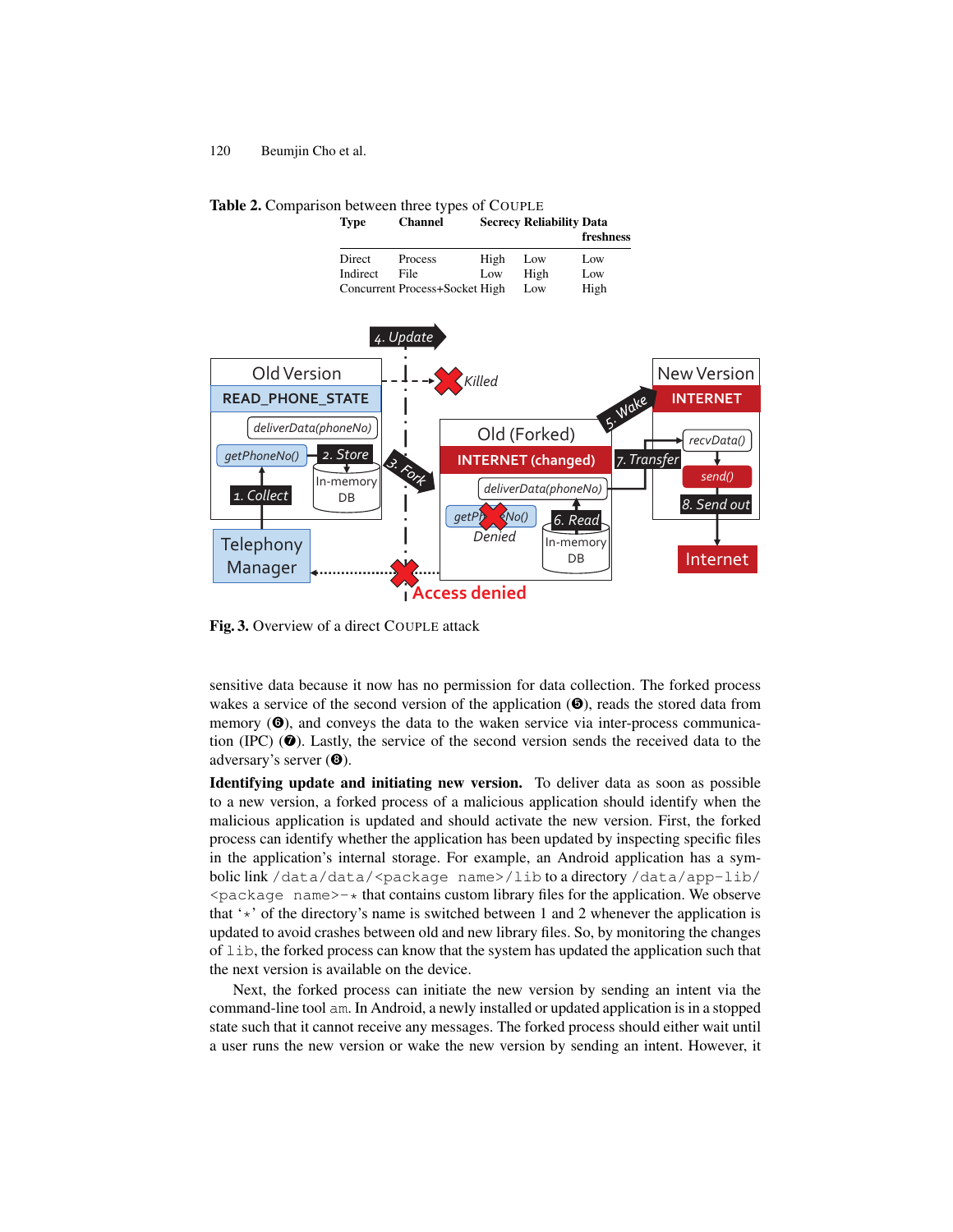cannot directly send any intent due to its imperfect binder information (Section 3.2). To work around this problem, we let the forked process use am that supports various system actions, such as start an activity or a service, force-stop a process, and broadcast an intent. Executing the command "am startservice -n <package name>/<service name>" via the system() function can start the new version's service.

IPC method. An adversary needs some IPC methods to connect old and new versions of a malicious application. We explain three IPC methods used to develop the COUPLE attacks: intent, Unix domain socket, and Android shared memory (ashmem). First, an intent is the default IPC method of the Android system. It allows an application to launch the components of other applications, such as activities and services, while sending data. In a direct COUPLE attack, as explained in the prior section, the forked process uses the command-line tool am to send an intent that contains the collected data to a service of the new version. Then, the Activity Manager service of the Android system finds the target service and invokes the service's onStartCommand() method. Lastly, the service extracts data embedded in the received intent.

Second, a Unix domain socket is a facility to exchange data for processes on the same system. A direct COUPLE attack uses a Unix domain socket for exchanging data between the forked process from the first version of the application and the second version of the application. Specifically, the forked process creates a Unix domain socket before waking a service in the second version. Right after the service has run, it prepares another socket to communicate with the forked process. As soon as communication between the forked process and the service is established, the forked process transfers security sensitive data stored in its memory to the service.

Third, ashmem allows a process to create a memory region that can be shared with other processes. To share the memory region, processes should know its name and a file descriptor to access it. An adversary's strategy is that the first version of the application creates a shared memory region to store data to which the application aims. When the second version of the application runs, the forked process sends the file descriptor to the second version via Unix domain socket connection. The second version can then access the shared memory with the region's name and the received file descriptor.

#### 4.3. Stealthy Direct Attack

Preventing the direct COUPLE attack explained in the prior section is relatively easy. During an application update, a monitoring system can determine which processes are possibly involved in a direct COUPLE attack according to their *same user ID (UID) or process name*. The system then will kill such processes to prevent possible COUPLE attacks.

However, in this section, we will show how an adversary can *assign different UIDs and names* to each of the processes involved in a direct COUPLE attack. This makes the COUPLE attack stealthy such that we demand a countermeasure that will be explained in Section 5.

Changing UID. First, by using an *isolated process*, an adversary can create a process whose UID differs from its parent process. An isolated process is a new feature of Android that allows an application to create a *zero-permission* process to run an untrusted component [8]. The UID of an isolated process differs from its parent process and is chosen from a pool of isolated UIDs. An application can isolate its service by adding an android:isolatedProcess="true" attribute to the service in its manifest file.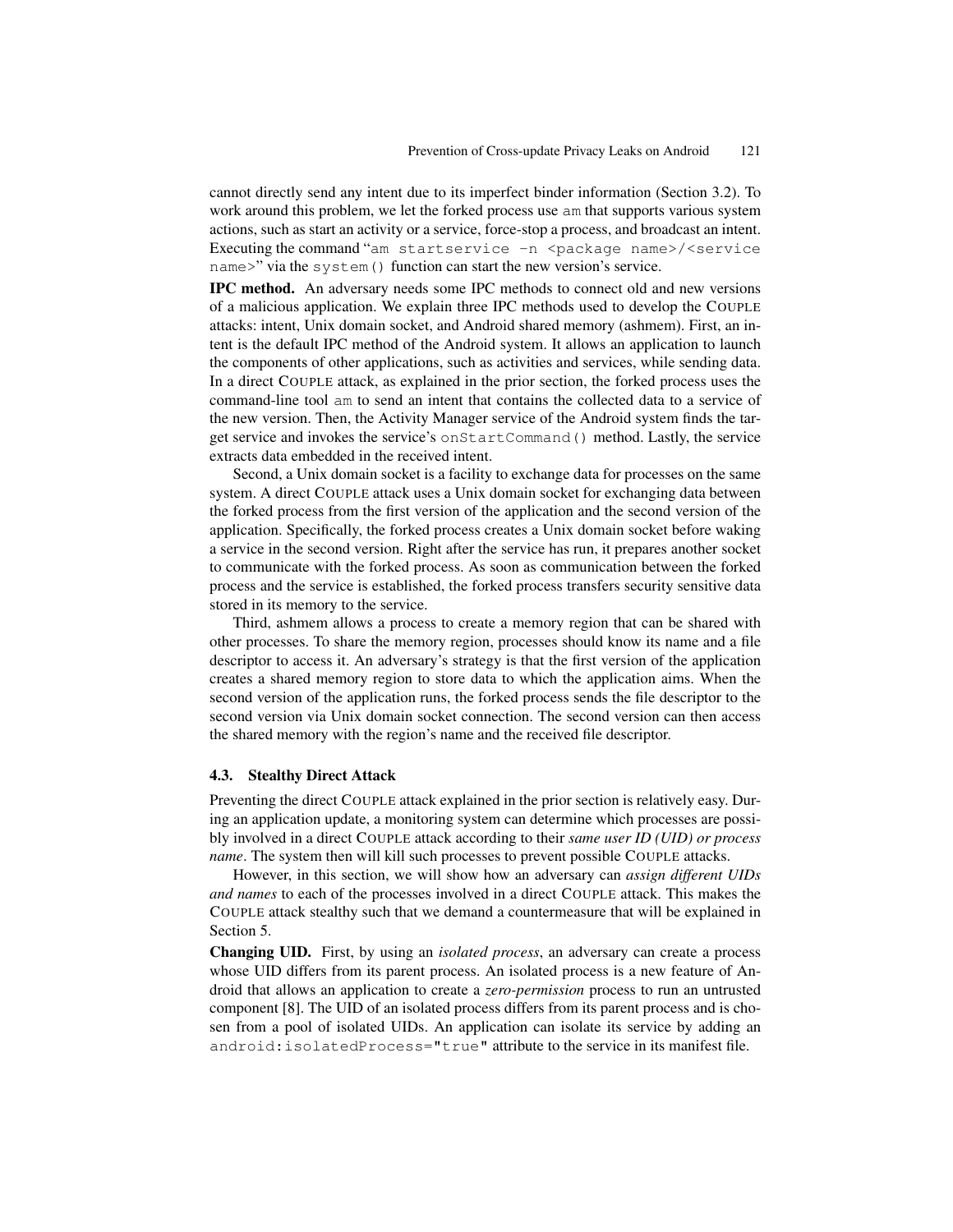

Fig. 4. An example of complicating a direct COUPLE attack to be stealthier

However, as shown in Fig. 4, an adversary can use the isolated process feature to manipulate the UID of an attack service. When the system executes the service for the COUPLE attack, an isolated process for the service runs with a different UID. It leads the subsequent processes forked from the service to also have the UID. Therefore, a simple countermeasure that terminates a group of processes having the same UID no longer works.

Changing process name. Next, an adversary can change the name of any process by manipulating its first command-line argument argv[0]. Originally, all processes belonging to an application inherit the package name of its application. Thus, even if the adversary lets the forked process have a different UID, the system still can eliminate the threat of the COUPLE attack by terminating all processes with the package name. However, if the process changes its name, all the above mitigations become ineffective. In specific, the adversary can use a pointer to access and modify the global variable environ. By inspecting the content of the global variable, the forked process can identify the address of the first command-line argument and replaces it with the desired name. For example, the process can disguise itself as a legitimate process by having a well-known process name such as com.android.chromesandboxed.process. <NUM>, a typical name of an isolated process of Chrome browser.

### 4.4. Indirect Attack

We introduce an indirect COUPLE attack that uses an indirect channel for communication between old and new versions of a malicious application. Notable examples of an indirect channel are private files and DBs stored in the internal storage of an application. An indirect COUPLE attack is more reliable than a direct COUPLE attack, though it may encounter some delay in sending out data.

Overall procedure. Fig. 5 depicts the overview of an indirect COUPLE attack. The first version of a malicious application developed by an adversary starts a service to retrieve all contacts with the READ CONTACT permission  $(\bullet)$ . The service writes the data into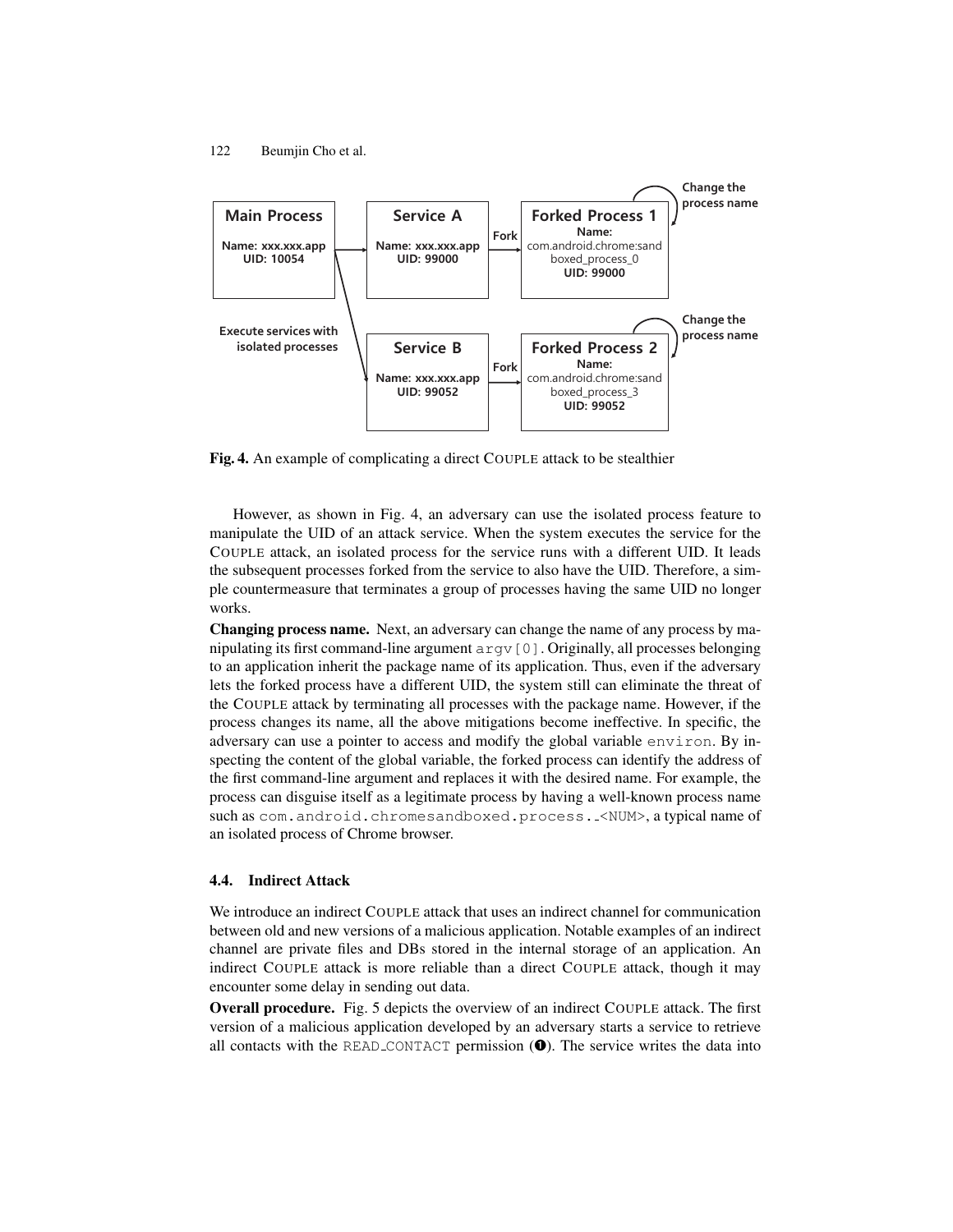

Fig. 5. Overview of an indirect COUPLE attack

a file in its internal storage, i.e.,  $/data/data$ / $\epsilon$ package name>/ (**@**). Later, the adversary uploads the second version that only requests the INTERNET permission and has logic to use network sockets to Google Play, and Google Play automatically installs the updated application  $(\odot)$ . When the second version runs, it starts a service to read the contacts data from the file in the local storage  $\left( \mathbf{\Theta} \right)$ , and send the data to the adversary's server  $(\mathbf{\Theta})$ .

Reliability of indirect attack. An indirect COUPLE attack uses a reliable channel, a private resource stored in an application's internal storage. The Android system should preserve such resources during application updates because they may contain some important data to run the application. Thus, an indirect COUPLE attack is more reliable than a direct COUPLE attack that can fail due to an unscheduled termination of a child process. Delay in data leaks. In an indirect COUPLE attack, data leaks from the second version of a malicious application can be postponed, because the attack has no method to wake the second version from a stopped state. The indirect COUPLE attack has no forked process to send an intent to the second version such that the attack cannot directly run the second version. Therefore, data delivery would start after a user runs the second version or reboots the device if the application has registered a broadcast receiver to listen for the broadcast intent ACTION\_BOOT\_COMPLETED.

### 4.5. Concurrent Attack

The COUPLE attacks explained so far are *sequential*; they collect sensitive data first and send out the collected data later, but cannot conduct both at the same time. Hence, an adversary cannot use them to steal real-time data, such as peeking at an OTP via SMS or monitoring the current location. In this section, we describe a concurrent COUPLE attack that allows a malicious application to simultaneously collect and send out sensitive data even if it has no permission for either operation.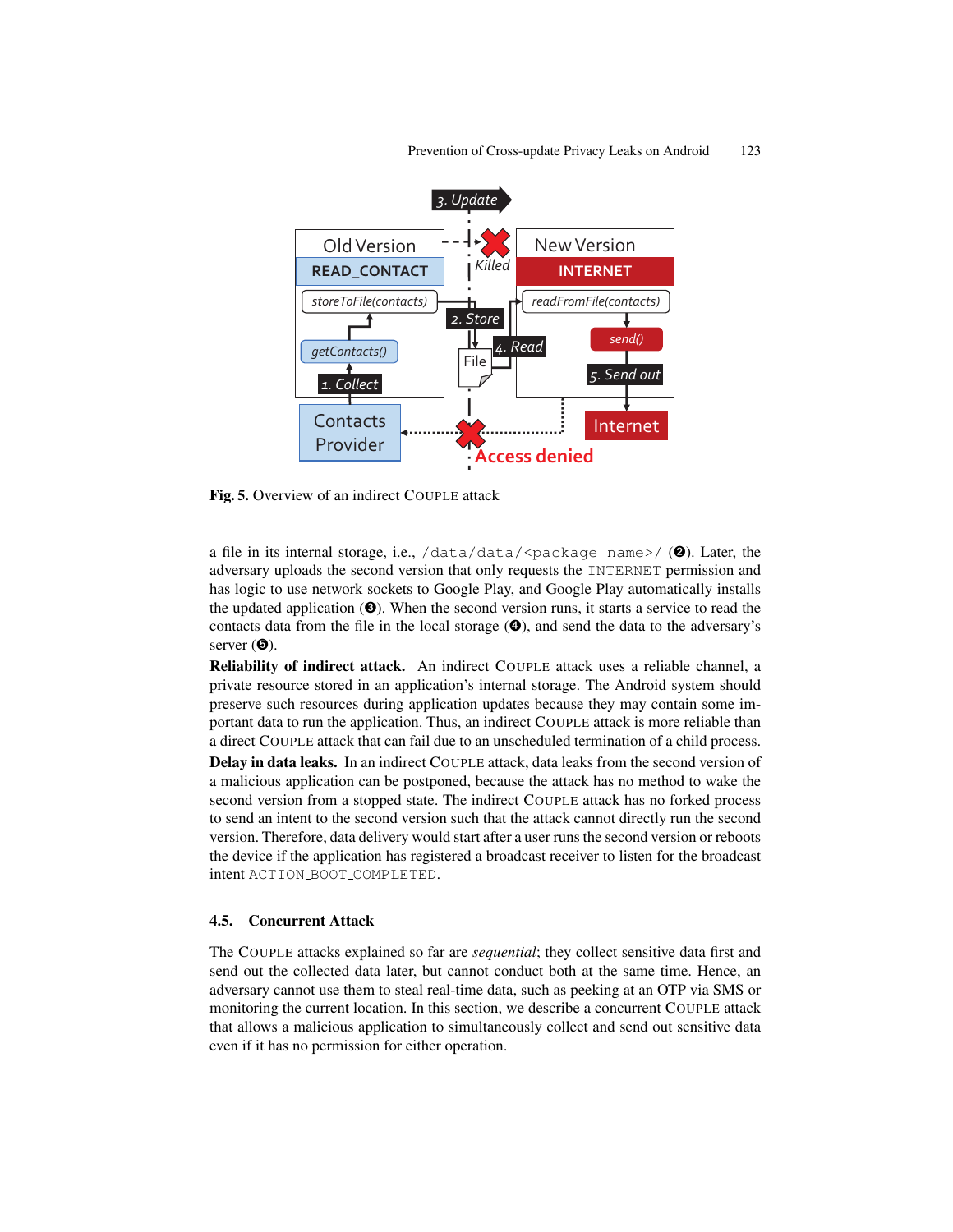

Fig. 6. Overview of a concurrent COUPLE attack

TOCTTOU problem in Internet use. We explain the details of the INTERNET permission and its TOCTTOU problem. In the Android system, an application should obtain the INTERNET permission to create a network socket to connect to external servers or clients, known as *Android paranoid networking*. If an Android user grants the application the INTERNET permission, the Android system adds the application to the group ID AID INET. Later, when the application attempts to access the Internet, it calls the socket() system call that eventually calls a kernel function inet\_create() to create an inet socket. Unlike Linux, Android's inet create() has additional code to deny socket creation when the effective group ID of a calling process is not AID INET, so an application can create an inet socket only when its effective group ID is AID INET. After creating an inet socket, the application may call other system calls, e.g., bind(), listen(), accept(), and connect(), to connect to others.

However, a TOCTTOU problem occurs when using the Internet because *the Android system checks the effective group ID of a calling process only when it creates a socket*. An application should have the INTERNET permission when creating a socket, but does not need to keep the permission when using the socket to connect to servers, to wait for clients, or to send or receive data packets. Consequently, an adversary can perform a concurrent COUPLE attack that creates a socket using the first version and connects to the socket while collecting sensitive data using the second version. To avoid such a security problem, Linux checks the effective user and group IDs of a calling process not only when the process calls open(), but also when it calls read(), write(), and ioctl(). We believe that the Android system needs to take a similar approach.

Details of concurrent attack. Fig. 6 describes a concurrent COUPLE attack that exploits the TOCTTOU problem of the INTERNET permission. In contrast to a direct attack, an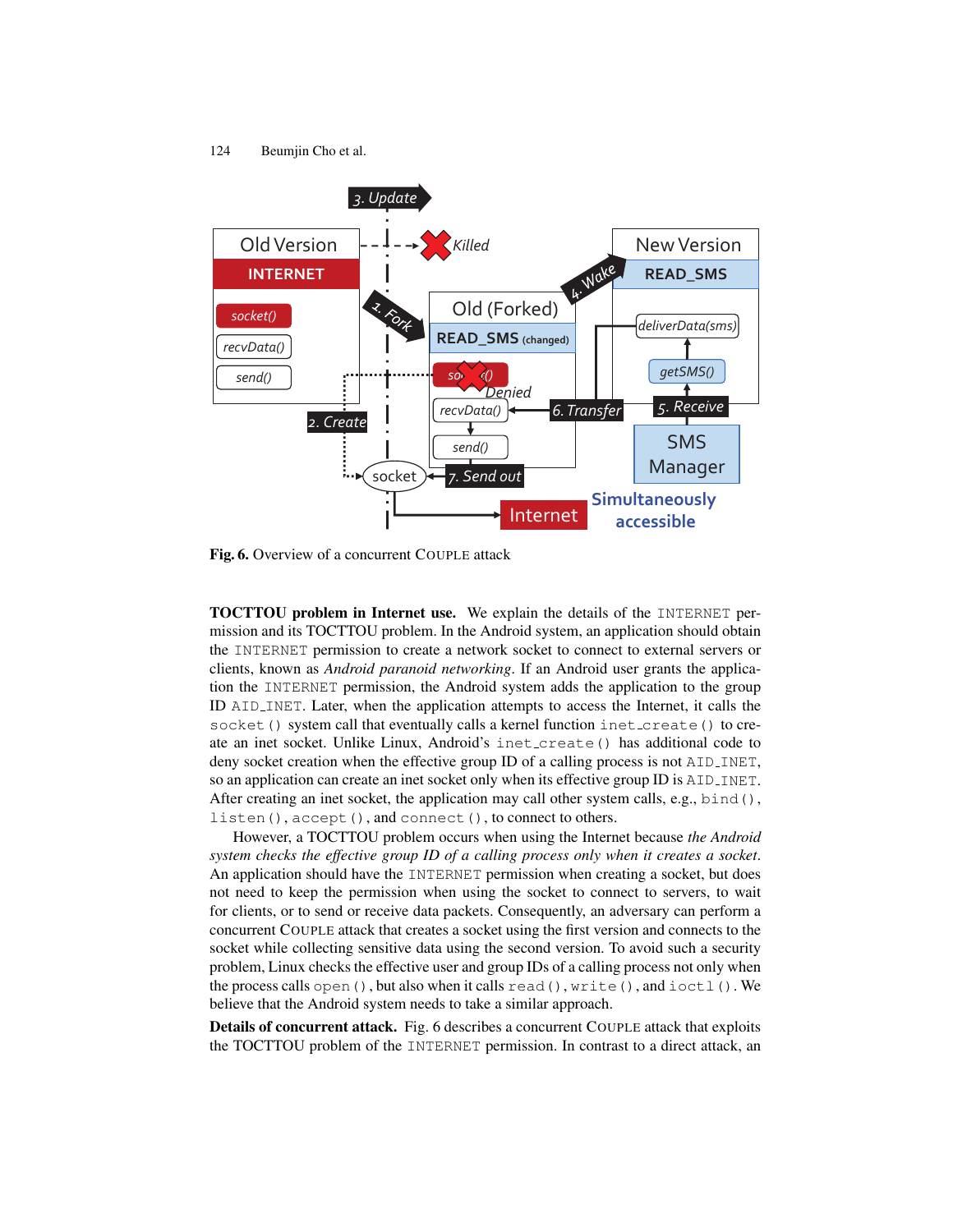| 3. Example of permissions for data collection and transmission |                        |                                              |  |
|----------------------------------------------------------------|------------------------|----------------------------------------------|--|
|                                                                | Data collection        | Data transmission                            |  |
|                                                                | ACCESS_WIFI_STATE      | <b>TNTERNET</b>                              |  |
|                                                                | READ_PHONE_STATE       | CALL_PHONE                                   |  |
|                                                                | READ_SMS               | SEND_SMS                                     |  |
|                                                                | ACCESS_FINE_LOCATION   | <b>BLUETOOTH</b>                             |  |
|                                                                |                        | READ_EXTERNAL_STORAGE_WRITE_EXTERNAL_STORAGE |  |
|                                                                | READ_CALENDAR          | NFC                                          |  |
|                                                                | READ_CONTACTS          |                                              |  |
|                                                                | READ_HISTORY_BOOKMARKS |                                              |  |

Table 3. F

adversary requests the INTERNET permission at the first version of a malicious application, and requests a permission to collect sensitive data (e.g., READ\_SMS) at the second version of the application. The first version starts a service that forks a child process  $(①)$ , and the forked process creates an inet socket with the INTERNET permission  $(②)$ . The adversary uploads the second version of the application implemented to collect sensitive data to Google Play, and the application is updated (➌). The forked process can no longer create a new inet socket, but it can use the already created socket. When the forked process recognizes that Google Play has updated the application, it wakes a service of the second version with the same method used in a direct COUPLE attack ( $\bullet$ ). The service of the second version of the application then reads all SMS messages  $(\mathbf{\Theta})$  and transfers them to the forked process via an IPC  $(\odot)$ . Finally, the forked process sends the received data to the adversary's server through the socket that was created before the update  $(\bullet)$ .

. . .

# 5. Countermeasure: BreakUp

In this section, we explain a runtime security extension, called BREAKUP, that runs on an actual device to prevent the COUPLE attacks. BREAKUP keeps track of processes and resources of installed applications that possibly have security sensitive data. Whenever an application updates, BREAKUP eliminates suspicious processes and over-privileged resources not to leak the data to the next versions of the application.

#### 5.1. Architecture Overview

BREAKUP is a system to detect and prevent the COUPLE attacks (Fig. 7). It consists of four components: BREAKUP *Service*, *modified Activity Manager*, *kernel-level monitor*, and *modified Package Manager*. First of all, the BREAKUP Service is a core component that manages interactions between other components. Second, the modified Activity Manager monitors how individual applications use permissions during their runtime. Third, the kernel-level manager propagates the permission-use histories of individual applications to their private resources by intercepting system calls, e.g.,  $read()$ , and  $write()$ . Fourth, the modified Package Manager selectively deletes private resources with sensitive data while terminating every forked process at application updates via the BREAKUP Service to prevent the COUPLE attacks.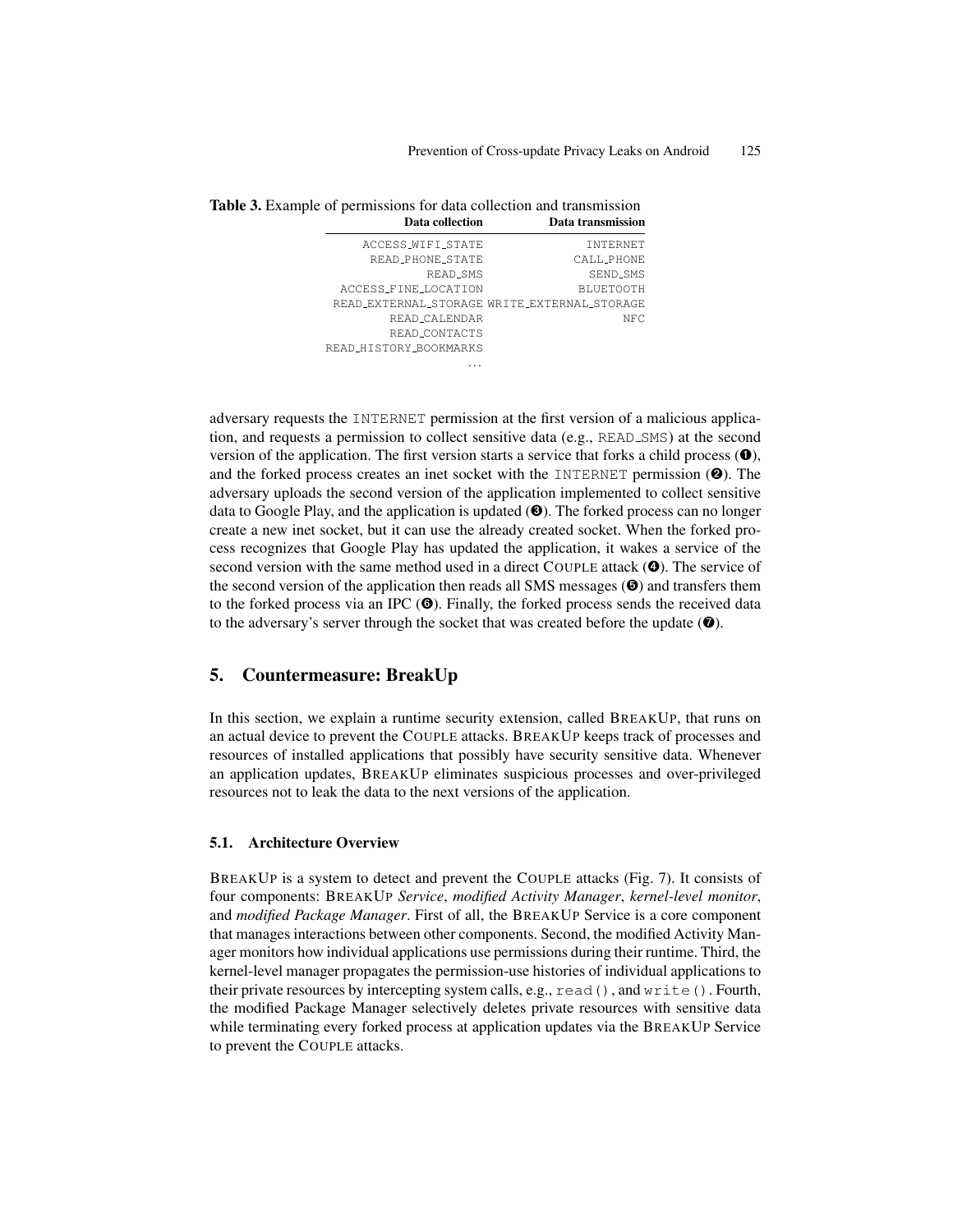

(a) Runtime management of permission-use histories



(b) Update-time policy enforcement

Fig. 7. Overview of BREAKUP architecture

Source and sink permissions. We summarize some source and sink permissions that can be used for COUPLE. We first choose 10 permissions among the lists of mostly checked permissions and most common unnecessary permissions [23]. We further select 13 other permissions classified as dangerous, e.g., READ SMS and READ CALL LOG. In total, BREAKUP considers 23 permissions consisting of 17 source permissions and six sink permissions (Table 3).

### 5.2. Preventing Direct Attacks

We explain how BREAKUP prevents a direct COUPLE attack. The basic strategy of BREAKUP against a direct attack is to kill all forked processes at update, which corresponds to the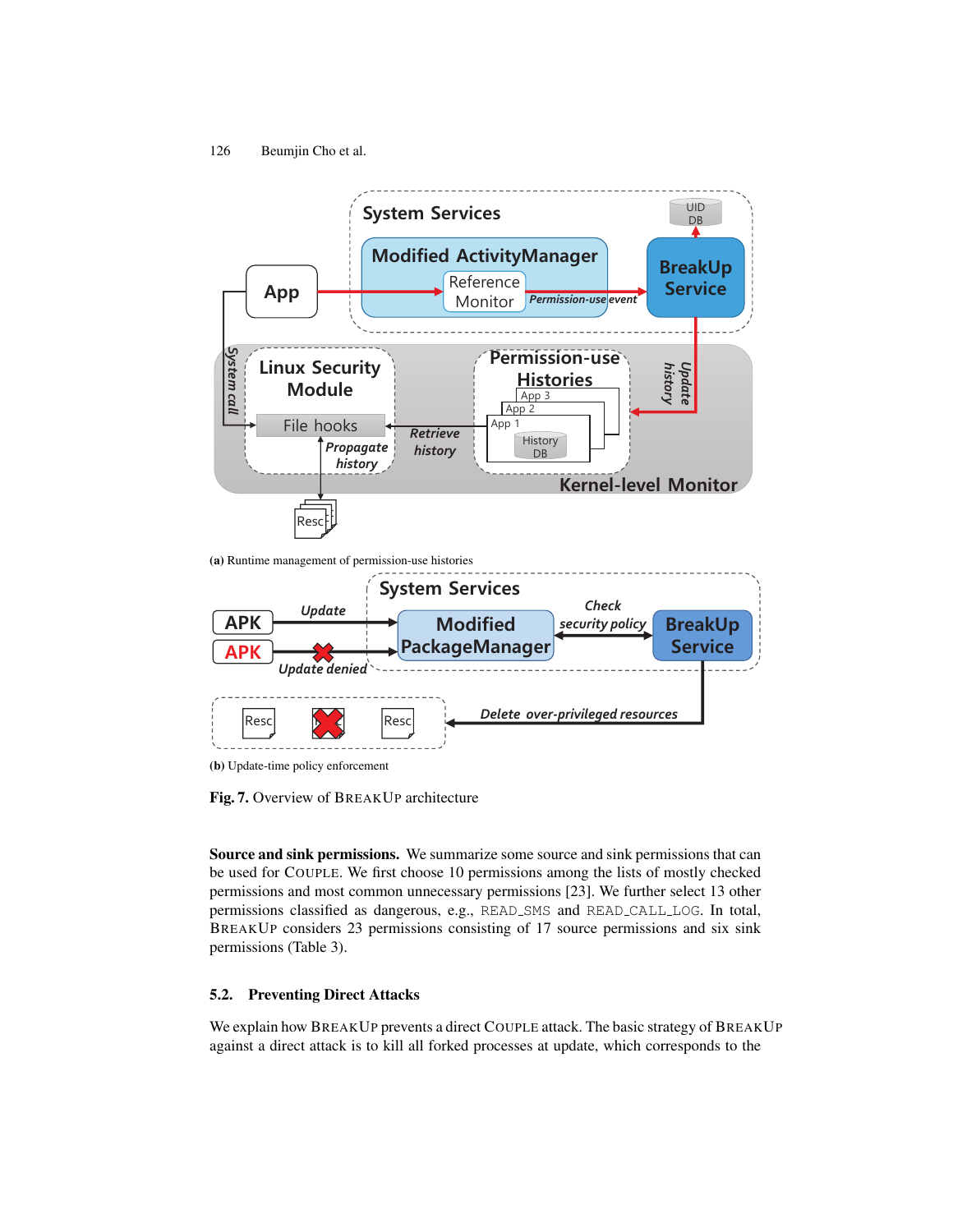| Table 4. Source lines of code (SLOC) we have added or changed |                    |  |
|---------------------------------------------------------------|--------------------|--|
|                                                               | Andrett Commenced. |  |

| Анигоні пашейога |       |     |            |
|------------------|-------|-----|------------|
|                  | JAVA. |     | C++ Kernel |
| SLOC 730         |       | 204 | 369        |

application update strategy of the Android system. When updating an application, the Android application installer terminates all running processes of the application to avoid getting into a confused state while the new versions of the application gets installed [6]. However, as described in Section 3.1, the installer cannot terminate arbitrarily spawned processes because it has no knowledge about them, letting a direct COUPLE attack possible. BREAKUP solves this problem by killing all active forked processes at application update.

BREAKUP has two challenges to identify all forked processes of an application: they can have different UIDs or process names as explained in Section 4.3. To overcome these challenges, BREAKUP maintains the UIDs belonging to the active isolated processes of each application (Fig. 7a) and terminates the processes with the maintained UIDs or the application's UID when the application is being updated.

#### 5.3. Preventing Indirect Attacks

We further explain how BREAKUP protects the system from indirect COUPLE attacks. Similar to the idea used for preventing direct attacks, BREAKUP removes resources assumed to have security sensitive data during an application update. To track over-privileged resources, BREAKUP maintains a *permission-use history* representing the source permissions each application actually uses. Whenever an application accesses to sensitive data (e.g., SMS and call logs) during runtime, BREAKUP updates its per-app permission-use history DB. BREAKUP propagates the permission-use history of an application to a resource (e.g., a file) when the application writes data into it, since the written data may contain sensitive information. Also, when an application reads data from a resource, BREAKUP adds the permission-use history stored in the resource to the application's permission-use history. Later, when an application loses permissions at an update, BREAKUP finds the application's resources associated with the lost permissions and deletes them to prevent potential privacy leakage.

#### 5.4. Implementation Details

We explain details of how we implement BREAKUP. We implemented and evaluated BREAKUP on a Nexus 5 phone with Android (kernel version 3.4.0). Table 4 summarizes the lines of code we have either added to or modified in the Android framework and the Linux kernel. Code modifications were kept to a minimum.

Tracking application UIDs. We explain how BREAKUP maintains UIDs for running processes. BREAKUP adds a hook in startProceessLocked() function in the ActivityManagerService. Whenever an application asks the modified Activity Manager to create a process, the hook notifies BREAKUP *Service* a pair of the UID of the process and the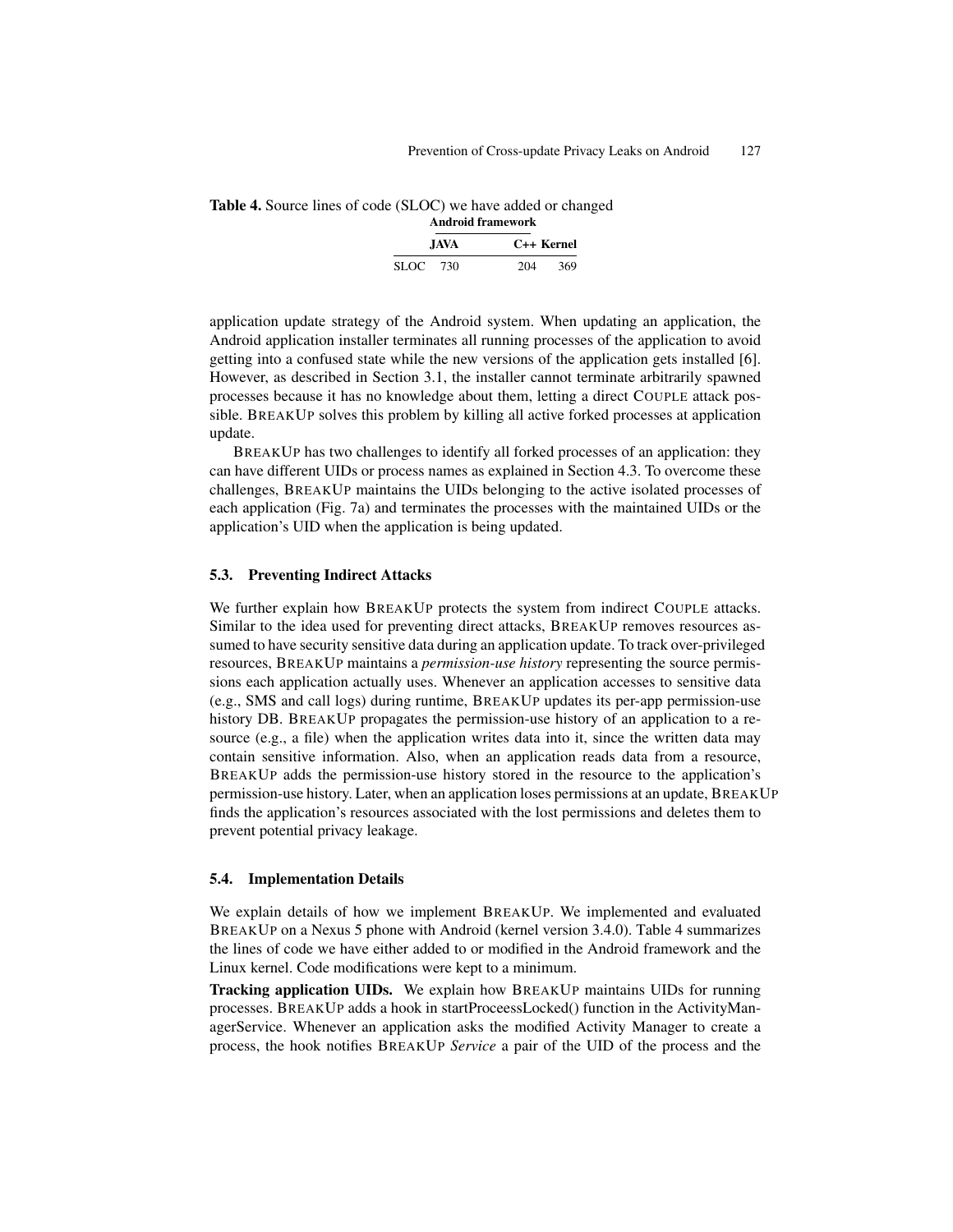host application name to store it in the UID database. Note that as long as the process is alive, the UID cannot be used for other application. Thus, BREAKUP *Service* maintains the UID-app record until the UID is claimed by another application. If the hook identifies the creation of a process for another application, it implies that there no longer exist running processes for the previous application. Therefore, BREAKUP *Service* replaces the old record with a new pair of UID and the application name.

Creating permission-use history. We describe how BREAKUP creates permission-use history DBs within the kernel-level monitor. The kernel-level monitor dynamically creates a permission-use history DB for an application when the first process for the application starts. BREAKUP keeps permission-use history DBs only for third-party applications by skipping system UIDs to reduce performance degradation. To track the creation of thirdparty processes, we added a hook into the copy process () kernel function that will be invoked by the system at spawning a process. When the hook is invoked, the kernel-level monitor checks whether an application has its permission-use history DB. If the check fails, BREAKUP creates a new DB for the application.

Updating/propagating permission-use history. We first explain how BREAKUP updates permission-use histories. We added a callback function in the Reference Monitor of the Activity Manager to notify the BREAKUP Service of permission-check events. For example, when an application has successfully accessed a resource that demands a permission  $P_A$  through the Reference Monitor, the callback function provides the BREAKUP Service information on the application and  $P_A$ . The BREAKUP Service then informs the kernel-level monitor that the application has used  $P_A$ . The kernel-level monitor finds the history DB for the application to update the permission-use history. Throughout the process, the BREAKUP Service filters out already reported permission-check events to avoid performance degradation due to frequent communication between the user and kernel.

Next, we depict how BREAKUP propagates permission-use histories between processes and resources. BREAKUP uses the security file permission() function to intercept every file access event. Upon a write access to a file, the kernel-level monitor adds all permissions in the permission-use history DB for the application into the  $x$ attr of the file. When an application reads a file, the kernel-level monitor propagates permissions in the  $x \text{attr}$  of the file to the history DB for the application. The kernel-level monitor then reports the change of the permission-use history made by the file read event to the BREAKUP Service.

Deleting permission-use history. We show when BREAKUP discards a permission-use history DB. The kernel-level monitor deletes the permission-use history DB for an application when every process belongs to it has terminated. To intercept termination events for every third-party process, we placed a hook in the  $\text{do\_group\_exit}$  () kernel function. When the hook is invoked, and if the terminated process is the last process of an application, the kernel-level monitor destroys the permission-use history DB for the application.

Clearing sensitive data at update. We illustrate how BREAKUP eliminates the possibility of sensitive information leak at application updates. BREAKUP checks two conditions : (1) the old version has no sink permission and (2) the new version requests one or more sink permissions. If an update meets the conditions, the BREAKUP Service first finds all forked processes by the package name of the application and terminates them. Next, the BREAKUP Service traverses the private directories of the application to check the *xattr*s of all files. If the BREAKUP Service notices that the permission-use histories in *xattr*s of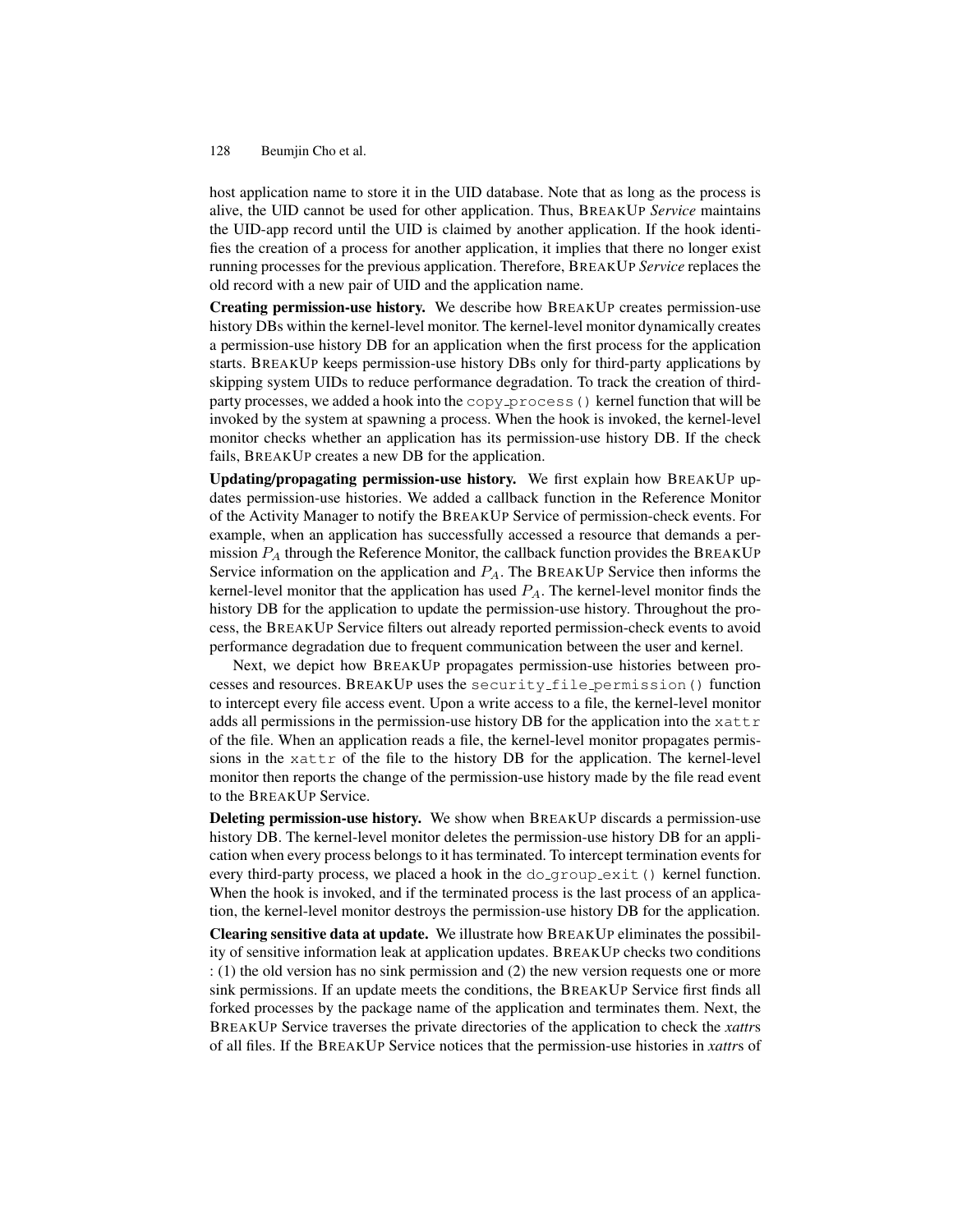

Fig. 8. Elapsed time of launching applications on BREAKUP normalized to that of Android

Table 5. The scores returned by PCMark running on Android and BREAKUP. We performed each experiment 10 times.

| Test             |        |        | <b>Android BREAKUP Reduction (%)</b> |
|------------------|--------|--------|--------------------------------------|
| Work performance | 3874.5 | 3803.5 | 1.8                                  |
| Web browsing     | 3670.9 | 3634.8 | 1.0                                  |
| Video playback   | 3989.8 | 3969.4 | 0.5                                  |
| Writing          | 3406.4 | 3329.9 | 2.2                                  |
| Photo editing    | 4522.8 | 4354.3 | 3.7                                  |

some files include permissions that the new version does not have, the BREAKUP Service deletes those files.

#### 5.5. Performance Evaluation

We evaluate the performance of BREAKUP in terms of application launch time, runtime overhead, and update time. First, we measured launch time of 30 popular applications on BREAKUP to estimate the overhead of initializing permission history DBs for the applications. On average, the launch time increased by 4.7% compared with unmodified Android (Fig. 8).

Second, we used a benchmark application, PCMark for Android<sup>5</sup>, to check overall runtime overhead of BREAKUP. PCMark shows relative scores of an Android device by executing five realistic applications. As shown in Table 5, BREAKUP decreases benchmark scores by only 0.5%–3.7%.

Lastly, we measured update time of the 30 applications on BREAKUP to identify the overhead caused by enforcing the security enforcement, killing forked processes, and deleting over-privileged files. The applications that we used for this evaluation created

<sup>5</sup> http://www.futuremark.com/benchmarks/pcmark-android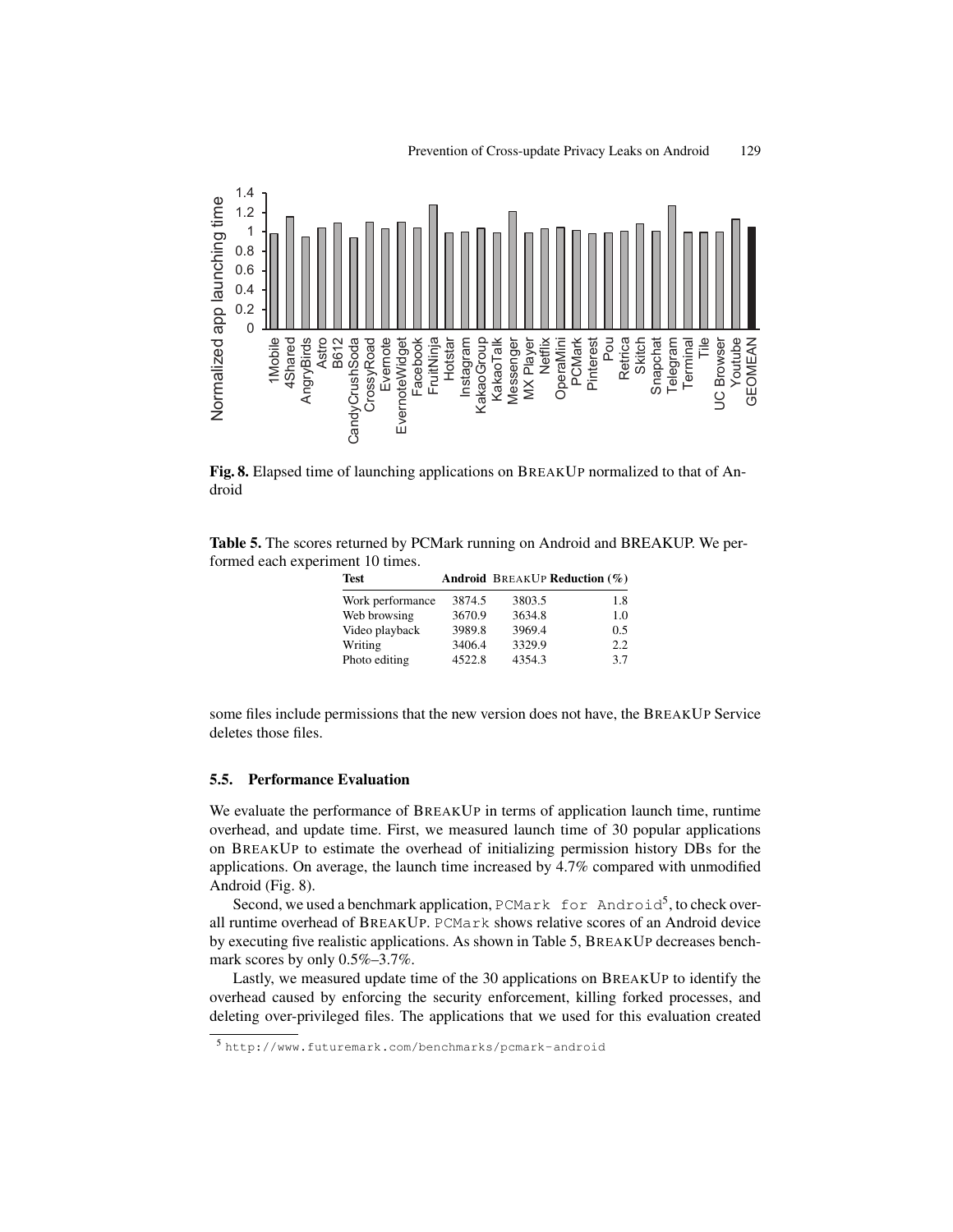

Fig. 9. Elapsed time of updating applications on BREAKUP normalized to that of Android

about 47 files on average during their execution; we deleted all the files to estimate the worst-case performance. Fig. 9 shows that BREAKUP has negligible overhead (0.2%).

### 5.6. Limitation

Since BREAKUP is a coarse-grained information flow tracking system, it may delete some files without sensitive data at application updates. At worst, BREAKUP will delete all files that an application created during its execution, to essentially be a newly installed application. However, as Section 6.2 shows, a small number of updates are treated as the COUPLE attacks (0.015%). Therefore, we believe that these limitations of BREAKUP are acceptable.

# 6. Analysis of Google Play Apps

In this section, we study the feasibility of the COUPLE attacks by collecting and analyzing all available versions of applications downloaded from Google Play. We first explain how we collect such applications and describe our analysis results.

#### 6.1. Data Collection

We build our Google Play application crawler based on the PLAYDRONE [51] open source project. However, PLAYDRONE is only capable of retrieving the latest application version. To capture real attack cases in official applications, we need to crawl the total version history of an application starting from its very first release on Google Play. To achieve this goal, we implement two additional features that help in crawling the total version history of an application.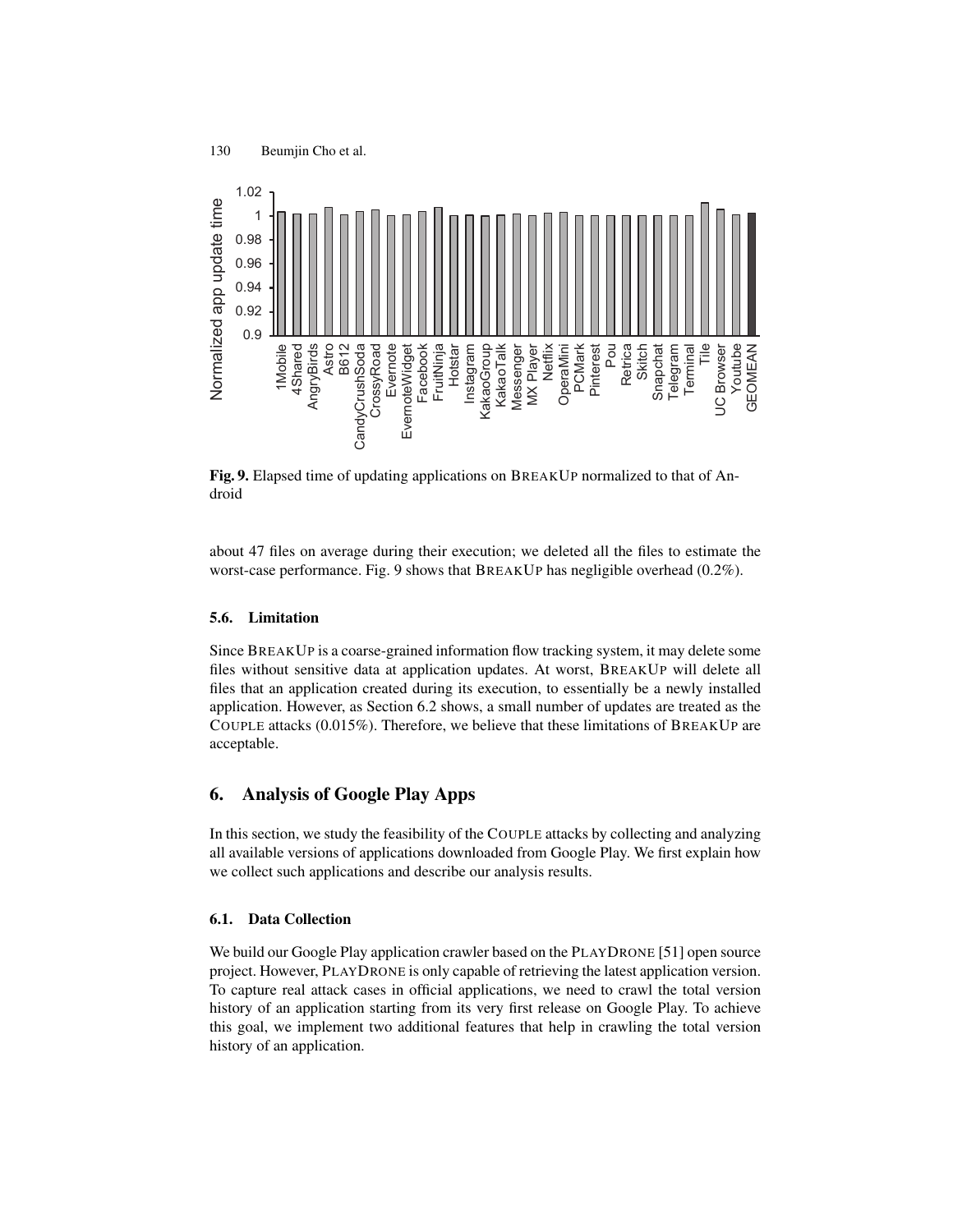```
https://android.clients.google.com/fdfe/purchase
Method: POST
Parameter: ot = 1doc=<package name>
           vc=<version code>
Header: Authorization: <auth cookie>
           X-DFE-Device-Id: <android id>
```
Fig. 10. HTTP request to obtain a URL to download a specific version of a target application from Google Play

First, through our experiments, we found that, after proper device registration and authentication with Google Play, sending the HTTP request in Fig. 10 will trigger the checkout process at Google Play that returns either a valid download cookie and URL (if an application with given  $\epsilon$  package name> and  $\epsilon$  version code> exists) or a message indicating the application does not exist. The version codes for each application can be enumerated by decrementing the version code of the latest version by 1 each time.

Second, Google Play only allows downloading of applications that are suitable to the registered device configuration. For example, certain versions of an application might be hidden from devices with  $x86-64$  CPU architecture due to lack of support. To avoid missing application versions because of this customization feature, we crawled all publicly available Nexus factory images and created artificial device profiles with the union of their CPU architectures, feature set, loaded libraries, and OpenGL extensions. We used these device configurations for all application crawling activities.

### 6.2. Data Analysis

In March 2015 we collected 2,009 Google Play applications with all available version histories from the apps\_topselling\_free category (28,682 versions in total). Fig. 11 shows the boxplot summarizing the number of versions of individual applications. The median application in our dataset had nine versions. Among them, we decided to focus on 1,606 applications with  $> 3$  versions, where 3 is the first quartile of the boxplot, to avoid errors due to toy applications with a small number of versions. The total number of versions analyzed was 28,100.

Time interval between updates. We analyzed how frequently the applications were updated. For each application, we measured the average time difference between the creation times of two adjacent versions. On average (median), the applications in our dataset were updated every 330.5 hours (Fig. 12). Among the 1,606 applications analyzed, 382 applications (23.8%) had been updated within one hour at least once. Thus, frequently updating applications (e.g., several hours) is not a distinguishing feature of an attack.

Frequency of permission-changing updates. We estimated the frequency of application updates with permission changes, i.e., permission addition, deletion, or both. For each application, we calculated the number of permission changes over the number of version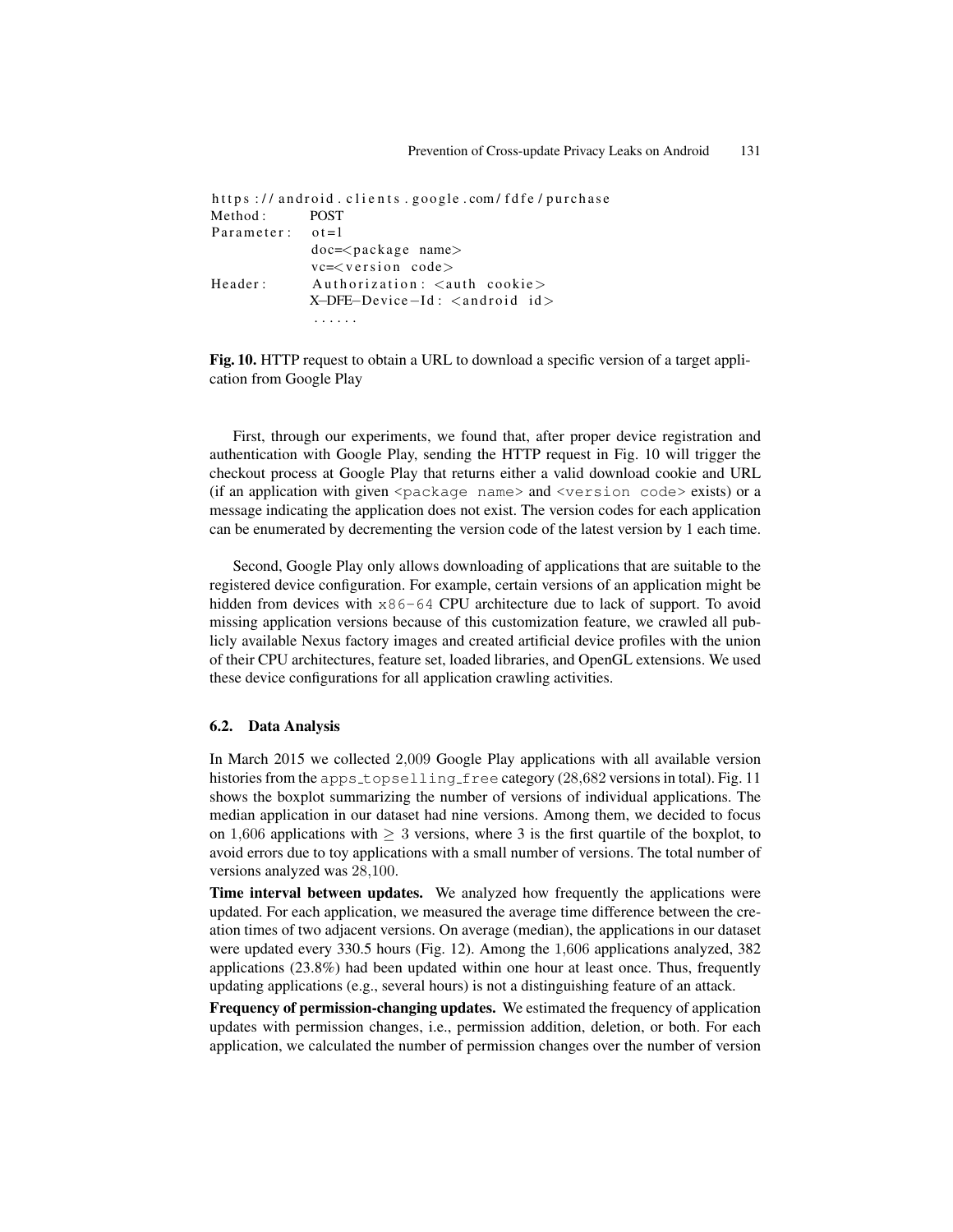

Fig. 11. The number of versions of individual applications



Fig. 12. Average time intervals between application updates. We calculated the difference between the creation times of every two adjacent versions of the same application.



Fig. 13. Frequency of permission-changing updates of individual applications

updates. The median frequency of permission-changing update was 0.11 (Fig. 13). This implies that when an application is updated nine times, its permissions will change once.

The number of auto-updates. We analyzed the number of application updates that can be automatically performed by Google Play (Section 3.3). Among the 26,494 application updates inspected, the number of updates with permission additions was 2,165 (8.2%). We further checked the permission additions of individual updates to recognize the possibility of auto-updates. Among them, 600 updates (27.7%) could be automatically updated by Google Play.

The possibility of the COUPLE attacks. We found four updates that could lead to the COUPLE attacks. When "Magnetic balls bubble shoot" (7), "Kids Piano Games FREE" (8), "Dominoes Elite" (14), and "Pink Kitty bow Clock Widget" (17) requested a sink permission INTERNET, they did not request source permissions that they had before (e.g., GET ACCOUNTS and READ PHONE STATE). Thus, they were able to secretly leak sensitive data, e.g., telephone number and UID, at those versions if they had forked a process or stored the data in private resources.

We have manually analyzed the four applications by running and updating them via an adb shell and confirmed that they were benign applications. They did not fork any child processes. Also, they either did not create any files or downloaded music files from their servers. Deletion of the music files by BREAKUP made no problem: the updated applications downloaded the music files again. Therefore, we believe that the COUPLE attacks are not yet discovered and performed by adversaries.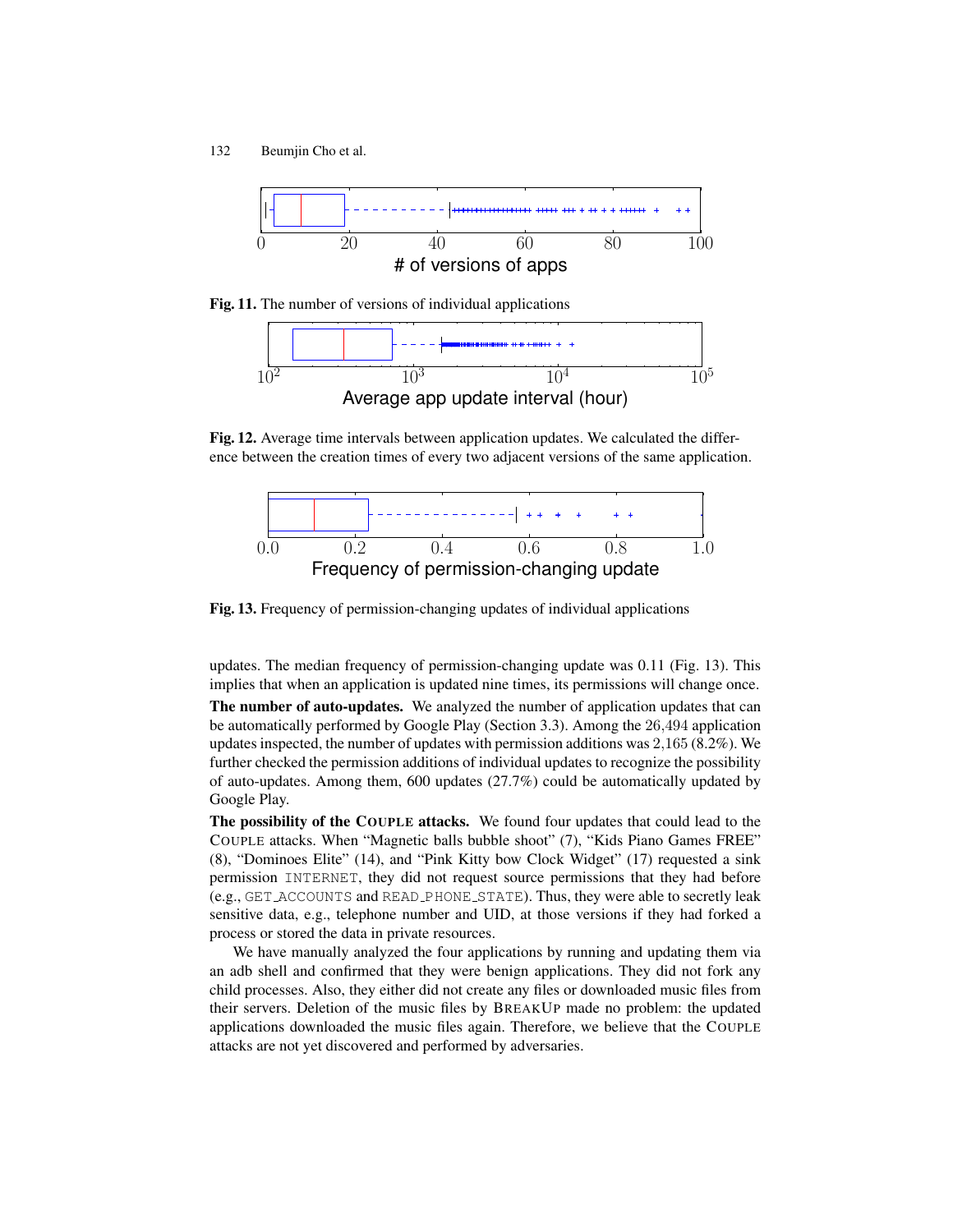## 7. Discussion

In this section, we discuss a few server-side security methods against the COUPLE attacks and how attackers can evade them with dummy updates.

Analysis of permission changes. Analyzing the changes of permission requests in every application update is the easiest countermeasure against the COUPLE attacks. The COUPLE attacks frequently makes updates to rotate source and sink permissions, so these permission-changing patterns can be used to distinguish the COUPLE attacks. However, attackers can manipulate permission request changes with dummy updates. Between every important update, attackers can release a few dummy updates with no or small permission request changes to conceal such patterns.

Static analysis of multiple versions. Static analysis of multiple versions of the same application could recover separated information flow across application updates. For example, if investigators successfully convert multiple versions of the same application into different applications, they can use a scheme for statically checking ICC (such as [52]) to detect COUPLE attacks. But, still, attackers can use dummy updates to make the analysis complex and native code to secure information-flow channels [7].

Monitoring execution across updates. If a detection server runs every application across version updates for dynamic information flow tracking, it can detect COUPLE attacks. However, due to a large number of applications, long-term monitoring of every application is almost impossible. The server can reduce such overhead by executing an application only around every update. But, this technique is ineffective because dummy updates can increase the number of application updates. Consequently, a security system running on an actual client device, such as BREAKUP, is necessary to cope with the COUPLE attacks.

Runtime permissions. Android introduced the runtime permission system in Android 6.0, Marshmallow [5]. Unlike the previous permission system, it allows users to grant or revoke permissions dynamically while applications are running. However, the change cannot be a direct solution to the COUPLE attack because custom users are still prone to grant permissions without doubts. In addition, due to slow update or deployment of new Android versions [40], the complete deployment for all Android smartphone users will take several years.

### 8. Conclusion

In this paper, we considered a novel attack exploiting application updates: COUPLE. The COUPLE attacks allowed a malicious application to leak sensitive data via cross-update side channels. Compared to conventional attacks, the COUPLE attacks were easy to perform and stealthy. We developed BREAKUP, a lightweight security extension running on an actual device; its time overhead was below 5%. Lastly, our in-depth analysis of 2,009 applications with all available versions showed the feasibility of the COUPLE attacks.

# References

1. Alam, S., Qu, Z., Riley, R., Chen, Y., Rastogi, V.: Droidnative: Automating and optimizing detection of android native code malware variants. Computers & Security 65, 230–246 (2017)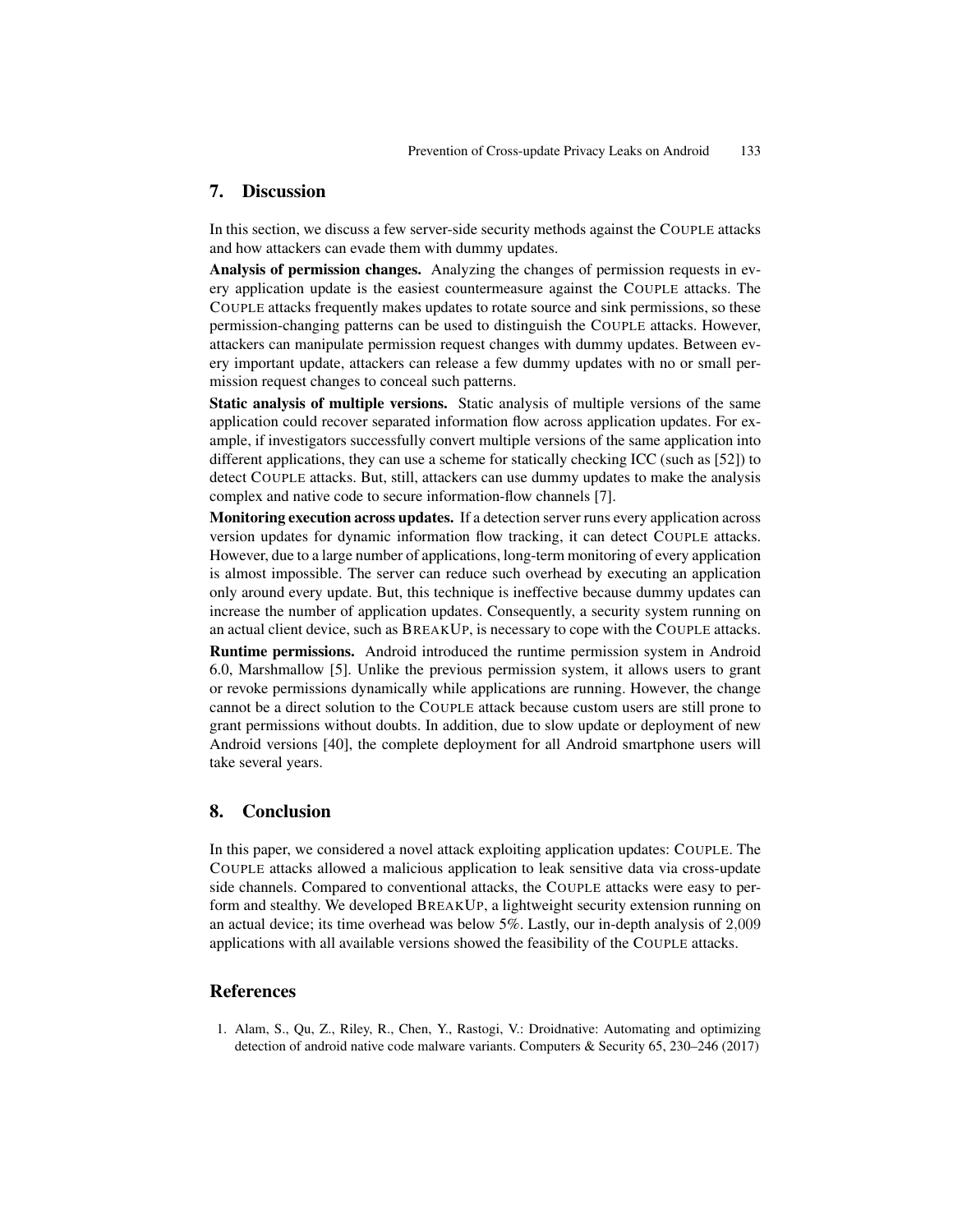- 134 Beumjin Cho et al.
- 2. Almohri, H.M.J., Yao, D., Kafura, D.: Know what is executing on your android. In: Conference on Data and Application Security and Privacy (2014)
- 3. Android Developers: Manifest.permssion. http://developer.android.com/ reference/android/Manifest.permission.html
- 4. Android Developers: Manifest.permssion group. http://developer.android.com/ reference/android/Manifest.permission\_group.html
- 5. Android Developers: Requesting permissions at run time. http://developer. android.com/intl/ko/training/permissions/requesting.html
- 6. Android googlesource: Packagemanagerservice. https://android. googlesource.com/platform/frameworks/base/+/ 483f3b06ea84440a082e21b68ec2c2e54046f5a6/services/java/com/ android/server/pm/PackageManagerService.java
- 7. Arzt, S., Rasthofer, S., Fritz, C., Bodden, E., Bartel, A., Klein, J., Traon, Y.L., Octeau, D., McDaniel, P.: FlowDroid: Precise context, flow, field, object-sensitive and lifecycle-aware taint analysis for Android apps. In: ACM SIGPLAN Conference on Programming Language Design and Implementation (PLDI) (2014)
- 8. Backes, M., Bugiel, S., Hammer, C., Schranz, O., Von Styp-Rekowsky, P.: Boxify: Full-fledged app sandboxing for stock Android. In: USENIX Security Symposium (2015)
- 9. Backes, M., Bugiel, S., Schranz, O., von Styp-Rekowsky, P., Weisgerber, S.: ARTist: The Android Runtime Instrumentation and Security Toolkit. In: European Symposium on Security and Privacy (EuroS&P). IEEE (2017)
- 10. Bugiel, S., Davi, L., Dmitrienko, A., Fischer, T., Sadeghi, A.R., Shastry, B.: Towards taming privilege-escalation attacks on Android. In: Network and Distributed System Security Symposium (NDSS) (2012)
- 11. Canfora, G., Mercaldo, F., Visaggio, C.A.: An hmm and structural entropy based detector for android malware: An empirical study. Computers & Security 61, 1–18 (2016)
- 12. Cao, Y., Fratantonio, Y., Bianchi, A., Egele, M., Kruegel, C., Vigna, G., Chen, Y.: EdgeMiner: Automatically detecting implicit control flow transitions through the Android framework. In: Network and Distributed System Security Symposium (NDSS) (2015)
- 13. Chan, P.P., Hui, L.C., Yiu, S.M.: DroidChecker: Analyzing Android applications for capability leak. In: ACM Conference on Security and Privacy in Wireless and Mobile Networks (WiSec) (2012)
- 14. Chin, E., Felt, A.P., Greenwood, K., Wagner, D.: Analyzing inter-application communication in Android. In: International Conference on Mobile Systems, Applications and Services (MobiSys) (2011)
- 15. Conti, M., Nguyen, V.T.N., Crispo, B.: CRePE: Context-related policy enforcement for Android. In: Information Security Conference (ISC) (2010)
- 16. Cox, L.P., Gilbert, P., Lawler, G., Pistol, V., Razeen, A., Wu, B., Cheemalapati, S.: SpanDex: Secure password tracking for Android. In: USENIX Security Symposium (2014)
- 17. Davi, L., Dmitrienko, A., Sadeghi, A.R., Winandy, M.: Privilege escalation attacks on Android. In: Information Security Conference (ISC) (2010)
- 18. Dietz, M., Shekhar, S., Pisetsky, Y., Shu, A., Wallach, D.S.: QUIRE: Lightweight provenance for smart phone operating systems. In: USENIX Security Symposium (2011)
- 19. Enck, W., Ongtang, M., McDaniel, P.: On lightweight mobile phone application certification. In: ACM Conference on Computer and Communications Security (CCS) (2009)
- 20. Enck, W., Gilbert, P., Chun, B.G., Cox, L.P., Jung, J., McDaniel, P., Sheth, A.N.: TaintDroid: An information-flow tracking system for realtime privacy monitoring on smartphones. In: USENIX Symposium on Operating Systems Design and Implementation (OSDI) (2010)
- 21. Fan, W., Sang, Y., Zhang, D., Sun, R., Liu, Y.: Droidinjector: A process injection-based dynamic tracking system for runtime behaviors of android applications. Computers & Security 70, 224–237 (2017)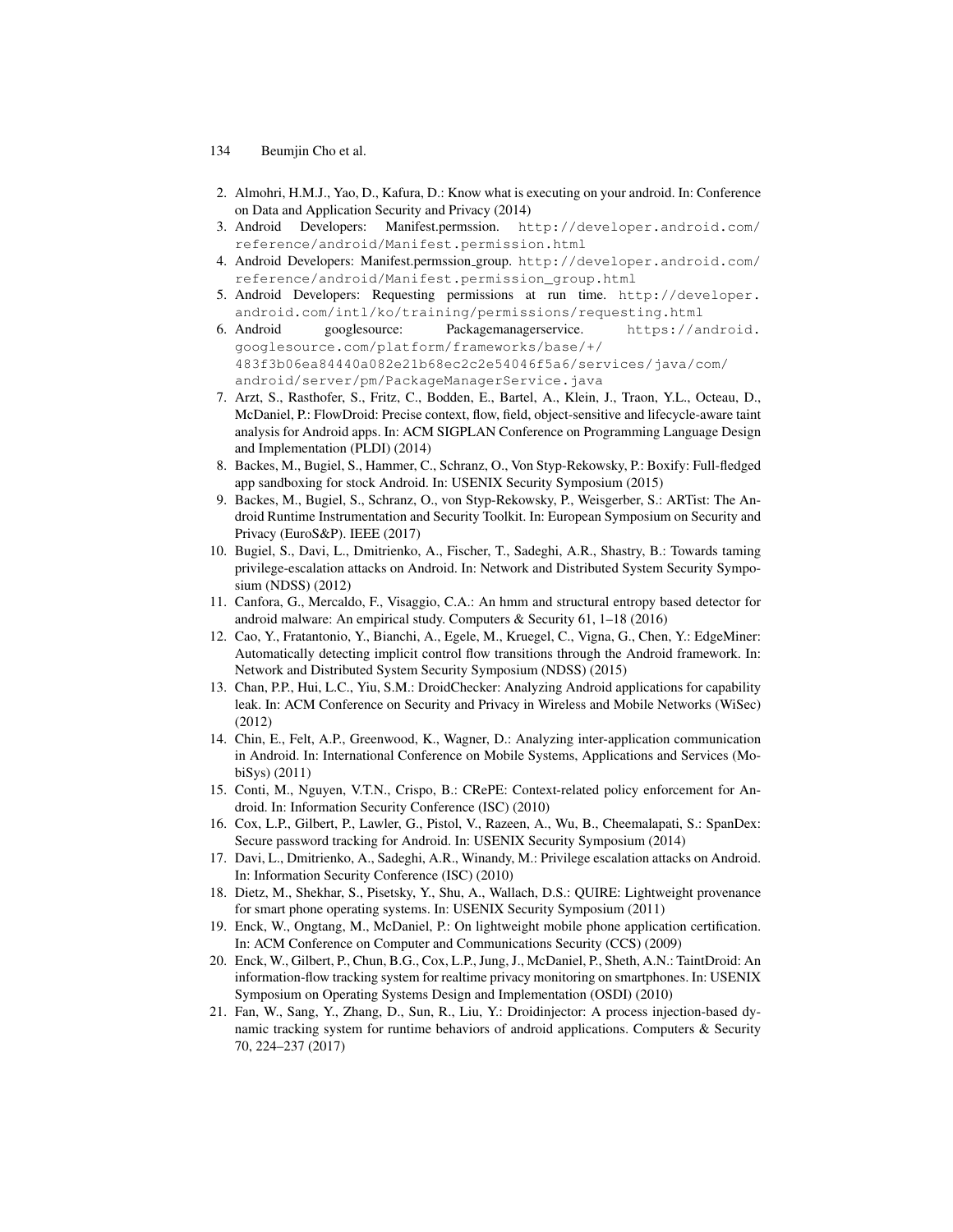- 22. Feizollah, A., Anuar, N.B., Salleh, R., Suarez-Tangil, G., Furnell, S.: Androdialysis: Analysis of android intent effectiveness in malware detection. Computers & Security 65, 121–134 (2017)
- 23. Felt, A.P., Chin, E., Hanna, S., Song, D., Wagner, D.: Android permissions demystified. In: ACM Conference on Computer and Communications Security (CCS) (2011)
- 24. Felt, A.P., Wang, H.J., Moshchuk, A., Hanna, S., Chin, E.: Permission re-delegation: Attacks and defenses. In: USENIX Security Symposium (2011)
- 25. Felt, A.P., Ha, E., Egelman, S., Haney, A., Chin, E., Wagner, D.: Android permissions: User attention, comprehension, and behavior. In: Symposium on Usable Privacy and Security (SOUPS) (2012)
- 26. Google Play Help: About app permissions. https://support.google.com/ googleplay/answer/6014972
- 27. Grace, M., Zhou, Y., Wang, Z., Jiang, X.: Systematic detection of capability leaks in stock Android smartphones. In: Network and Distributed System Security Symposium (NDSS) (2012)
- 28. GSMArena.com: Android global market share now exceeds 80%. http://www. gsmarena.com/android\_worldwide\_marketshare\_crosses\_80\_for\_the\_ first\_time-news-7171.php
- 29. Hornyack, P., Han, S., Jung, J., Schechter, S., Wetherall, D.: "these aren't the droids you're looking for": Retrofitting Android to protect data from imperious applications. In: ACM Conference on Computer and Communications Security (CCS) (2011)
- 30. Idrees, F., Rajarajan, M., Conti, M., Chen, T.M., Rahulamathavan, Y.: Pindroid: A novel android malware detection system using ensemble learning methods. Computers & Security 68, 36–46 (2017)
- 31. Jeon, J., Micinski, K.K., Vaughan, J.A., Fogel, A., Reddy, N., Foster, J.S., Millstein, T.: Dr. Android and Mr. Hide: Fine-grained permissions in Android applications. In: ACM Workshop on Security and Privacy in Smartphones and Mobile Devices (SPSM) (2012)
- 32. Jia, L., Aljuraidan, J., Fragkaki, E., Bauer, L., Stroucken, M., Fukushima, K., Kiyomoto, S., Miyake, Y.: Run-time enforcement of information-flow properties on Android (extended abstract). In: European Symposium on Research in Computer Security (ESORICS) (2013)
- 33. Krohn, M., Yip, A., Brodsky, M., Cliffer, N., Kaashoek, M.F., Kohler, E., Morris, R.: Information flow control for standard OS abstractions. In: Symposium on Operating Systems Principles (SOSP) (2007)
- 34. Lee, B., Lu, L., Wang, T., Kim, T., Lee, W.: From Zygote to Morula: Fortifying weakened ASLR on Android. In: IEEE Symposium on Security and Privacy (Oakland) (2014)
- 35. Lu, K., Li, Z., Kemerlis, V.P., Wu, Z., Lu, L., Zheng, C., Qian, Z., Lee, W., Jiang, G.: Checking more and alerting less: Detecting privacy leakages via enhanced data-flow analysis and peer voting. In: Network and Distributed System Security Symposium (NDSS) (2015)
- 36. Lu, L., Li, Z., Wu, Z., Lee, W., Jiang, G.: CHEX: Statically vetting Android apps for component hijacking vulnerabilities. In: ACM Conference on Computer and Communications Security (CCS) (2012)
- 37. Marforio, C., Ritzdorf, H., Francillon, A., Capkun, S.: Analysis of the communication between colluding applications on modern smartphones. In: Annual Computer Security Applications Conference (ACSAC) (2012)
- 38. Mariconti, E., Onwuzurike, L., Andriotis, P., De Cristofaro, E., Ross, G., Stringhini, G.: Ma-MaDroid: Detecting Android Malware by Building Markov Chains of Behavioral Models. In: The Network and Distributed System Security Symposium 2017 (2017)
- 39. Nadkarni, A., Enck, W.: Preventing accidental data disclosure in modern operating systems. In: ACM Conference on Computer and Communications Security (CCS) (2013)
- 40. Nate Swanner: This is what android fragmentation looks like in 2015. http: //thenextweb.com/insider/2015/08/05/this-is-what-androidfragmentation-looks-like-in-2015/#gref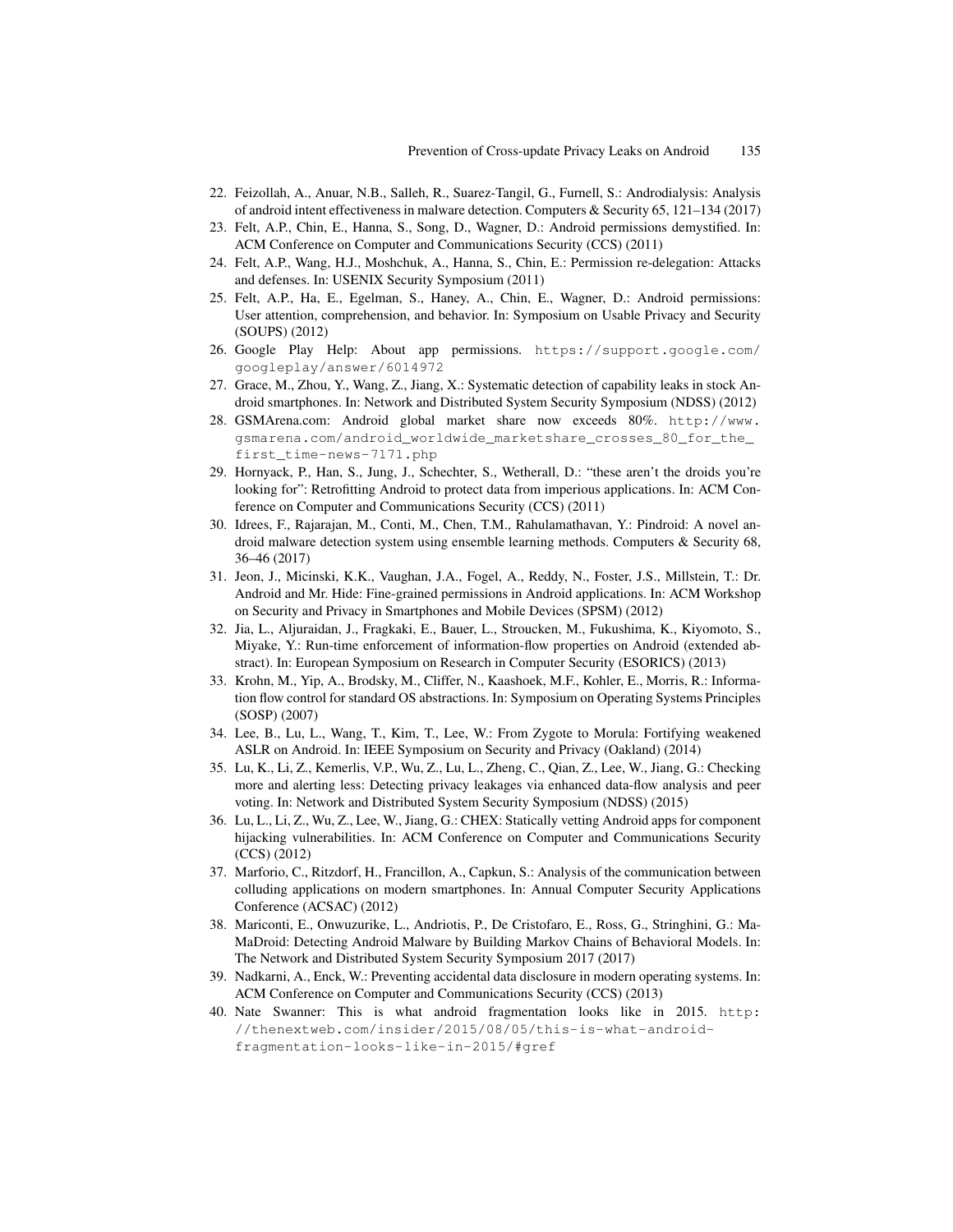- 136 Beumjin Cho et al.
- 41. Nauman, M., Khan, S., Zhang, X.: Apex: Extending Android permission model and enforcement with user-defined runtime constraints. In: ACM Symposium on Information, Computer and Communications Security (ASIACCS) (2010)
- 42. Octeau, D., McDaniel, P., Jha, S., Bartel, A., Bodden, E., Klein, J., Traon, Y.L.: Effective intercomponent communication mapping in Android: An essential step towards holistic security analysis. In: USENIX Security Symposium (2013)
- 43. Ongtang, M., McLaughlin, S., Enck, W., McDaniel, P.: Semantically rich application-centric security in Android. In: Annual Computer Security Applications Conference (ACSAC) (2009)
- 44. Palumbo, P., Sayfullina, L., Komashinskiy, D., Eirola, E., Karhunen, J.: A pragmatic android malware detection procedure. Computers & Security 70, 689–701 (2017)
- 45. Poeplau, S., Fratantonio, Y., Bianchi, A., Kruegel, C., Vigna, G.: Execute this! analyzing unsafe and malicious dynamic code loading in Android applications. In: Network and Distributed System Security Symposium (NDSS) (2014)
- 46. Reed, B.: 99% of mobile malware targeted Android devices last year. http://bgr.com/ 2014/01/21/android-mobile-malware-report/
- 47. Ruiz-Heras, A., García-Teodoro, P., Sánchez-Casado, L.: Adroid: anomaly-based detection of malicious events in android platforms. International Journal of Information Security 16(4), 371–384 (Aug 2017), https://doi.org/10.1007/s10207-016-0333-1
- 48. Russello, G., Jimenez, A.B., Naderi, H.: FireDroid: Hardening Security in Almost-Stock Android. In: Annual Computer Security Applications Conference (2013)
- 49. Schlegel, R., Zhang, K., Zhou, X., Intwala, M., Kapadia, A., Wang, X.: Soundcomber: A stealthy and context-aware sound trojan for smartphones. In: Network and Distributed System Security Symposium (NDSS) (2011)
- 50. Sellwood, J., Crampton, J.: Sleeping Android: Exploit through dormant permission requests. In: Annual ACM CCS Workshop on Security and Privacy in Smartphones and Mobile Devices (SPSM) (2013)
- 51. Viennot, N., Garcia, E., Nieh, J.: A measurement study of Google Play. In: ACM Sigmetrics (2014)
- 52. Wei, F., Roy, S., Ou, X., Robby: Amandroid: A precise and general inter-component data flow analysis framework for security vetting of Android apps. In: ACM Conference on Computer and Communications Security (CCS) (2014)
- 53. XDA Forums: Play Store permissions change opens door to rogue apps. http://www.xdadevelopers.com/play-store-permissions-change-opens-door-torogue-apps/
- 54. Xing, L., Pan, X., Wang, R., Yuan, K., Wang, X.: Upgrading your Android, elevating my malware: Privilege escalation through mobile OS updating. In: IEEE Symposium on Security and Privacy (Oakland) (2014)
- 55. Xu, R., Saidi, H., Anderson, R.: Aurasium: Practical policy enforcement for Android applications. In: USENIX Security Symposium (2012)
- 56. Yan, L.K., Yin, H.: DroidScope: Seamlessly reconstructing the OS and Dalvik semantic views for dynamic Android malware analysis. In: USENIX Security Symposium (2012)
- 57. Yang, Z., Yang, M., Zhang, Y., Gu, G., Ning, P., Wang, X.S.: AppIntent: Analyzing sensitive data transmission in Android for privacy leakage detection. In: ACM Conference on Computer and Communications Security (CCS) (2013)
- 58. Zeldovich, N., Boyd-Wickizer, S., Kohler, E., Mazieres, D.: Making information flow explicit ` in HiStar. In: USENIX Symposium on Operating Systems Design and Implementation (OSDI) (2006)
- 59. Zhang, Y., Yang, M., Xu, B., Yang, Z., Gu, G., Ning, P., Wang, X.S., Zang, B.: Vetting undesirable behaviors in Android apps with permission use analysis. In: ACM Conference on Computer and Communications Security (CCS) (2013)
- 60. Zhou, Y., Jiang, X.: Detecting passive content leaks and pollution in Android applications. In: Network and Distributed System Security Symposium (NDSS) (2013)